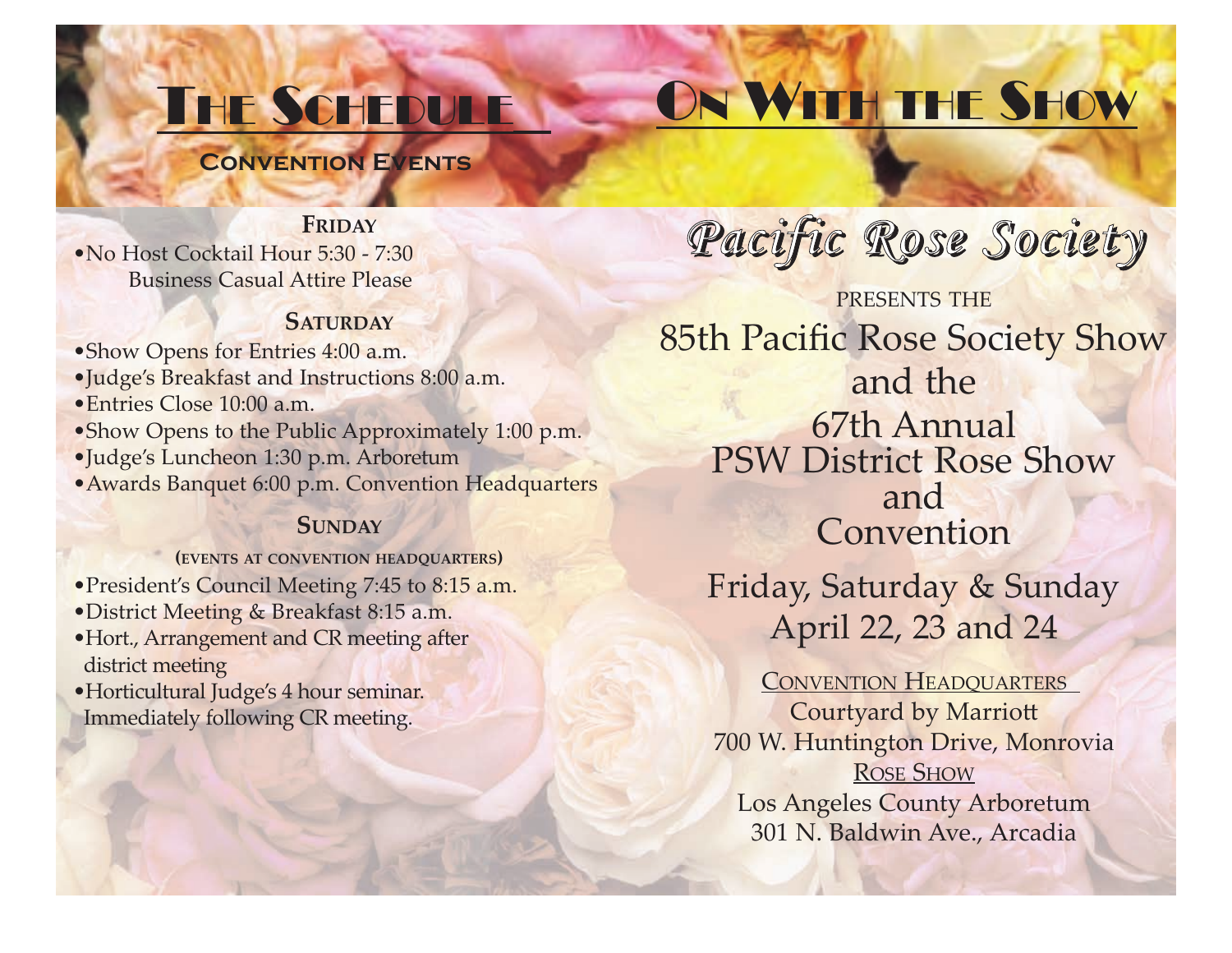# *Convention Supporter's Honor Roll*

PRESENTING SPONSORS \$500.00 PLUS CHRIS & LEAH GREENWOOD BARBARA SCHNEIDER/SUE DILLER JACK & GRACE ELLIOTT\_

GRAND SPONSOR \$200.00 PLUS PAT & KIM MAZULLI DELPHINE HIRSH CAROL SHIMODA/EVEY FONG

GOLD OR QUEEN LEVEL \$100.00 PLUS NORMA SARKIN SUZANNE HORN EDWARD & KATHERYN BARKELY AKIKO STRATHMANN SILVER OR KING LEVEL \$75.00 PLUS HAL REYNOLDS CARL & BOBBIE MAHANEY CANDY GRUBER BRONZE OR PRINCESS LEVEL \$50.00 PLUS GAIL JENKINS KITTY BELENDEZ JASON PARHAM/ERI SUENAGA EVA HUGHES HONORABLE MENTION LEVEL \$25.00 PLUS DELLA STRICKLAND MARY JO BROWN RICHARD BURK PAT CLARK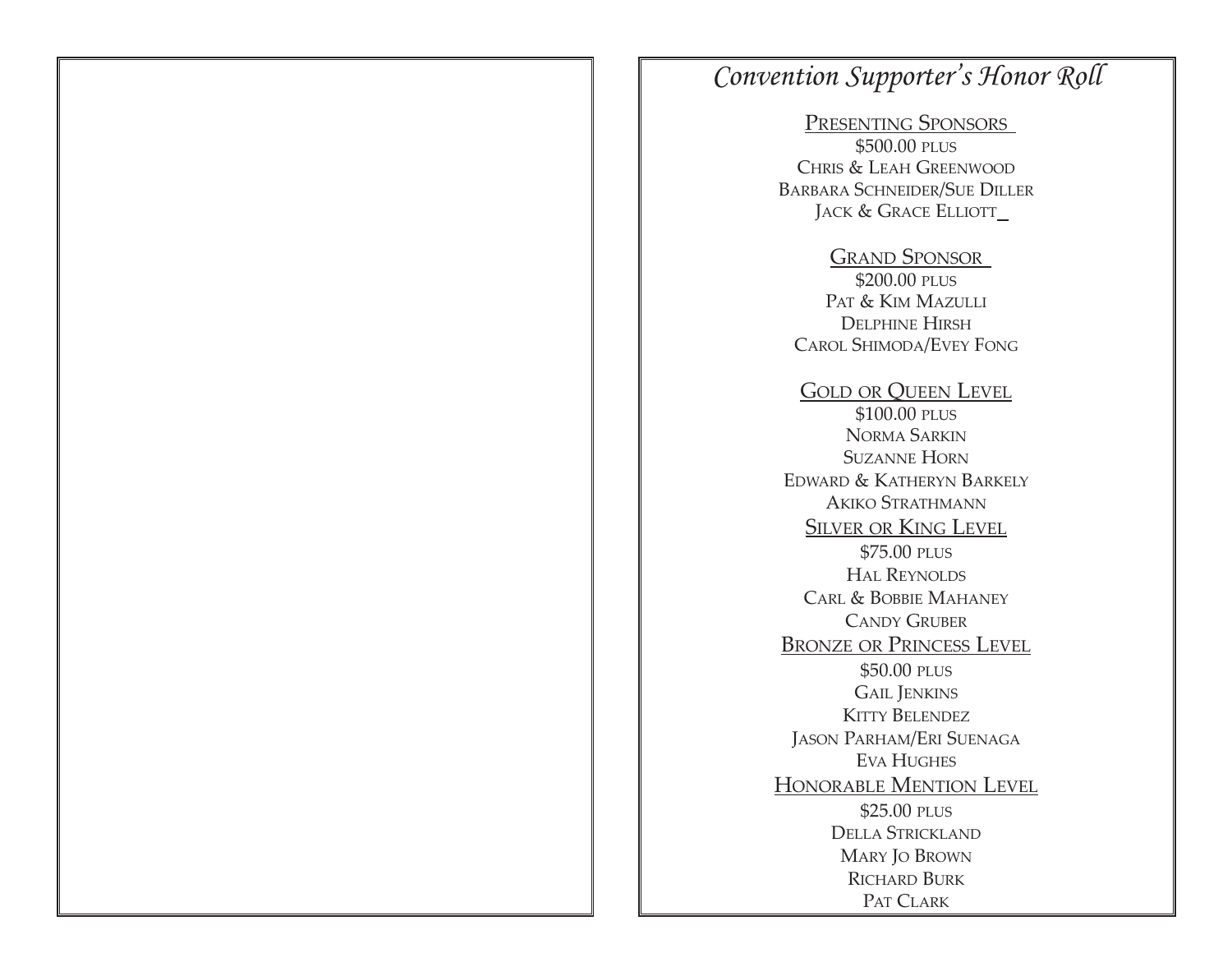SECTION D – THE ROSE GARDEN Class 9 – Public or Private Rose Garden Photographs should show the use of roses within the structure of a garden, which can be widely variable. Roses should dominate in the photograph, and some garden layout should be visible. If a public rose garden, list the garden name on the entry tag. A public garden photo without a name carries severe penalization.

•• \$10.00 cash award

# SECTION E – **JUDGES**

Only judges judging the Photography division of this show and their immediate families may enter this Section. Winners are not eligible for the Best of Show or any additional awards except those listed below. A special panel of Judges, if necessary, will judge this Section.

Class 10 – The Rose A photograph of any rose or roses, as described in Section A. •• \$10.00 cash award

Class 11 – Creative Interpretation Artistic, as described in Section C.

••Award for Best in Class:

•\$10.00 cash award

# SCORECARD FOR JUDGING ROSE PHOTOGRAPHY

- •Conformance 5 •Specific Section 50 •Composition 15
	-

•Technique 15 •Distinction 15 •••Total Points 100

# PACIFIC ROSE SOCIETY OFFICERS

 First Vice-President Carol Shimoda Second Vice-President Evey Fong Third Vice-President Suzanne Horn

 President Paul White Secretary Kathy White Treasurer Janet Raymond

# BOARD OF DIRECTORS

 Margaret Fuentes Lali O'Connor Kim Mazzulli Eva Hughes Leah Greenwood

 Francis Ma Chris Greenwood Elaine Jung Pat Mazzulli

# CONVENTION COMMITTEE

 Vice Chairman Evey Fong Exhibitor Registration Paul White

 Chairman Carol Shimoda/Chris Greenwood Show Carol Shimoda Product/Plant Sales Janet Raymond/Paul White Treasurer Janet Raymond Registration Eva Hughes Placement Carol Moritz/All Members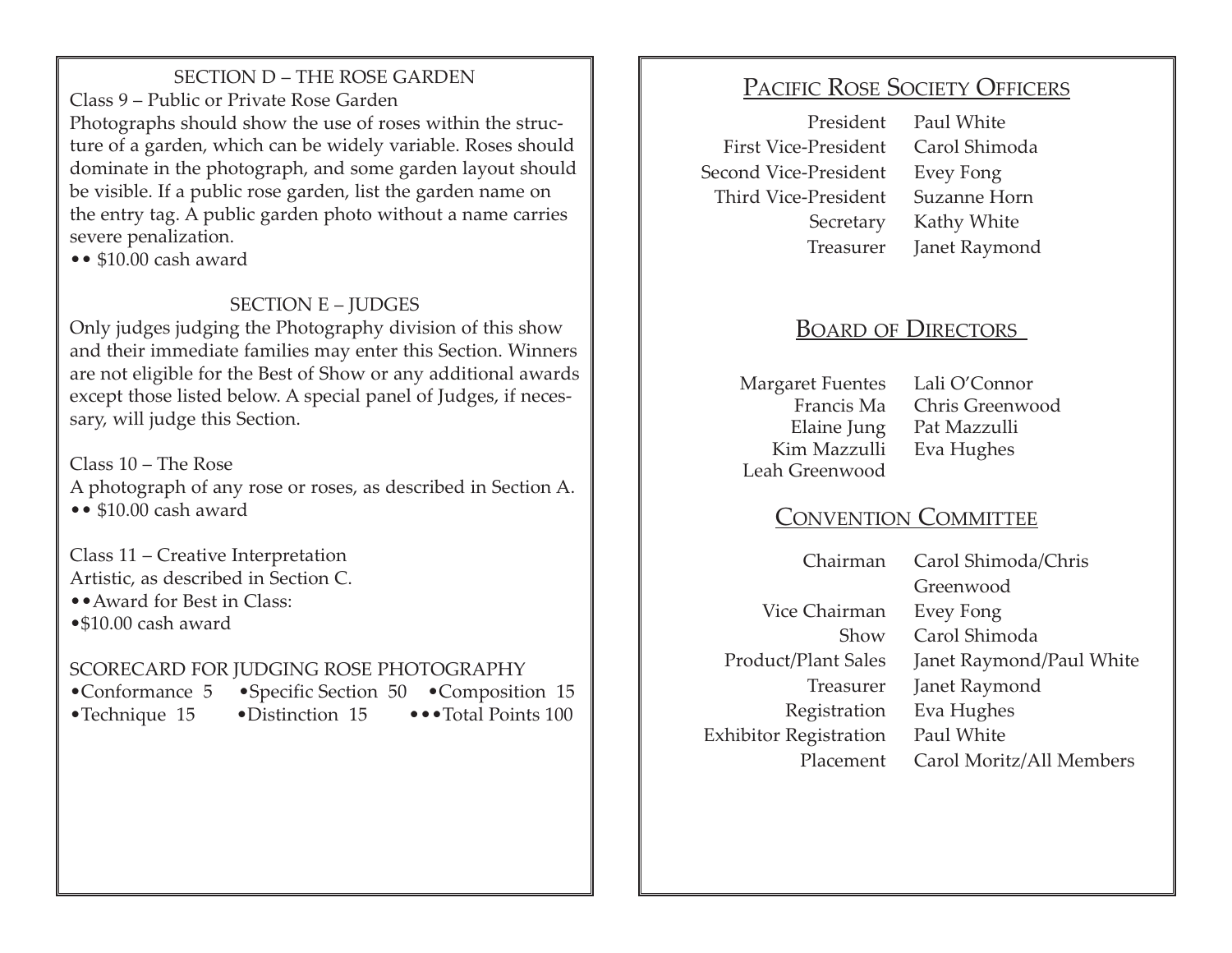# PACIFIC SOUTWEST DISTRICT OFFICERS

 District Director Linda Clark Awards Committee

Suzanne Horn Secretary Gerry Mahoney Treasurer Chris Greenwood

# COMMITTEE CHAIRMAN

 ByLaws Photography Committee Hortictultural Judges Chris Greenwood Arrangement Judge Consulting Rosarians Tom Cooney Nominating Committee Dave Mahoney<br>blic Gardens Committee Sue Streeper Public Gardens Committee<br>Roses in Review

 Historian Barbara Steffensmeier Earl Kangas<br>Dave Mahoney Kathy Monge

# **IUDGES**

**HORTICULTURE** 

Kreg Hill Bill Christensen

ARRANGEMENT PHOTOGRAPHY

SECTION B – ROSE ARRANGEMENTS Class 6 – Photo of a Rose Arrangement in Any Style. Exhibitors must indicate the arrangement style (Traditional, Modern, or Arrangement in Far East Manner) and the arranger's name on the entry tag. Judging will follow the ARS Guidelines for Judging Rose Arrangements for arrangement style. A missing arrangement style and arranger's name results in severe penalization.

•• \$10.00 cash award

#### SECTION C – Artistic

Class 7 – Macro Photography

Photographs should be an extreme close-up photo of any part of the rose or rose plant. Enter any photo with any combination of Color, Black and White, Sepia, or combinations in this class.

••\$10.00 cash award

Class 8 – Artistic

The photograph should demonstrate originality and creativity. Photos may include processes used to alter the original image, such as texturing, dodging, burning, dithering, painting, shadowing, blurring, layering, cloning, filtering, merging, and cropping. Composites, portions of roses, and roses with petals cut off in this class. Included in this class are camera-less photographic techniques such as scanning may be in this class. The class permits Color, Black & White, Sepia, or combinations of these. This class permits extensive use of Photo enhancement software. The photographer is encouraged to utilize the full range of tools and processes to express their vision of rose art.

•• \$10.00 cash award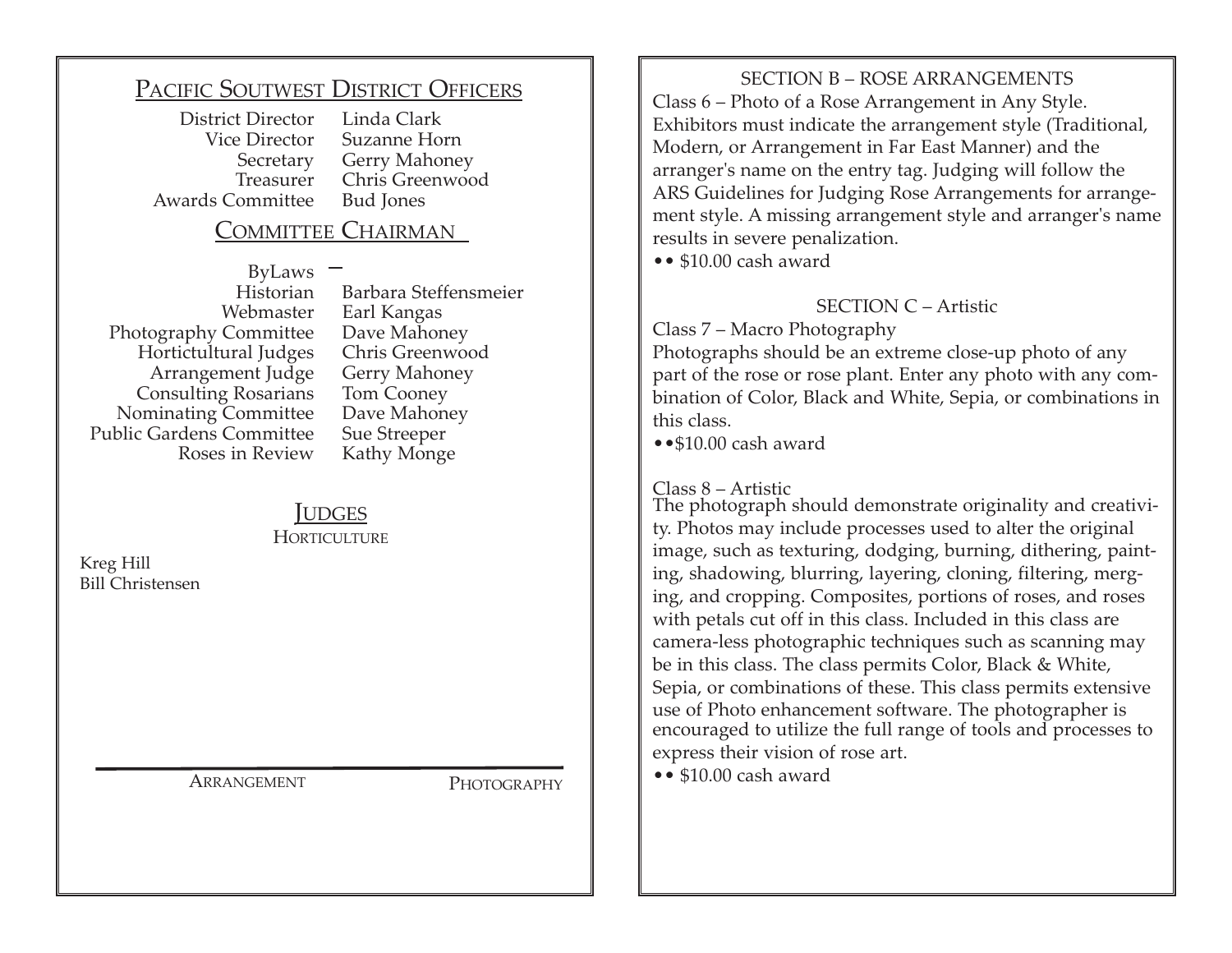# Division III —Photography

Best in Section photos (except Judges Class) will be eligible for the following awards: Queen of Photography\*, King of Photography\*\* and Princess of Photography\*\*\* \*Queen of Photography: \$50.00 and a Certificate. \*\*King of Photography: \$30.00 and a Certificate; \*\*\*Princess of Photography: \$20.00 and a Certificate.

SECTION A – The Rose Class 1 – One Bloom with Exhibition Form Hybrid Tea, Grandiflora, Floribunda, Miniature, or Miniflora; no side buds, no singles (4-8 petals). Enter Singles in Class 4. Award: \$10.00 for best in class.

Class 2 – One Spray Two or more blooms, any Hybrid Tea, Grandiflora, Floribunda, Miniature, or Miniflora rose. Include Singles (4-8 petals) in this class. This class does NOT include collections. Award: \$10.00 for best in class.

Class 3 – One Fully-Open Bloom One bloom, fully opened, no side buds, stamens must show. Enter Roses classified by the ARS as "singles" in Class 4. The class consists of Hybrid Tea, Grandiflora, Miniature, Miniflora, or Floribunda classifications of roses. Award: \$10.00 for best in class.

Class 4–Single blooms Hybrid Tea, Miniature, or Miniflora. Award: \$10.00 for best in class.

Class 5 – OGR, Species, Shrub, Polyantha, or Climbing Rose. One (1) bloom, with or without side buds, or one spray of two (2) or more blooms. Award: \$10.00 for best in class.

# *PACIFIC ROSE SOCIETY*  ROSE SHOW COMMITTEE

Pacific RS Chairman of Judges Bud Jones District Chairman of Judges Chris Greenwood Photography Coordinator Dave Mahoney Arrangement Coordinator Gerry Mahoney Schedule Preparation Chris Greenwood Placement Show Photography Exhibitor Registration Paul White Award Presentations Carol Shimoda Membership Table Leah Greenwood Bouquet Assembly Margaret Fuentes Flower and Plant Sale Janet Raymond Judge's Breakfast Leah Greenwood Hosts & Hostesses All Members<br>tup and Teardown All Members Show Setup and Teardown District Classes Tally Clerks Jason Parham/Eri Suenaga Queen & Court Tally Clerks Leah Greenwood/Jack Elliott

 Show Chairman Carol Shimoda/Chris Greenwood Programs Suzanne Horn Printing Chris Greenwood Clerks Paul White Show Runners Nathan & Cory Bailey Trophy Recorder Terri Bailey/Aprille Curtis Kay Jones/Chris Greenwood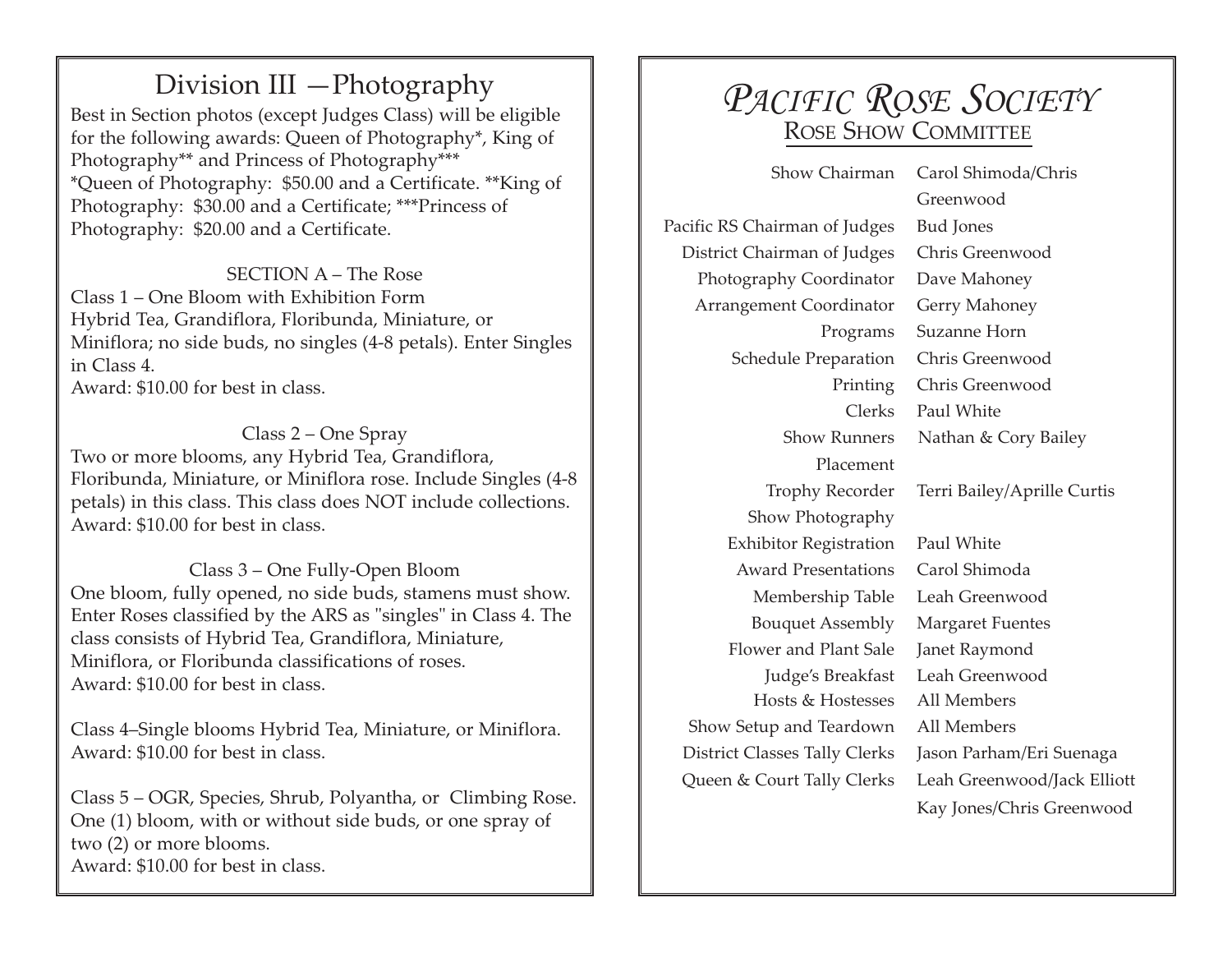# *PACIFIC ROSE SOCIETY*  85TH ANNUAL ROSE SHOW & 67TH PACIFIC SOUTHWEST DISTRICT CONVENTION **DIVISION I HORTICULTURE RULES FOR EXHIBITORS ALL EXHIBITORS MUST BE REGISTERED WITH THE CONVENTION**

**1. ENTRY QUALIFICATIONS AND TIMES.** Gates will open approximately at 4:00 a.m. for registered exhibitors to retrieve properties. Entries will be received from 7:00 a.m. to 10:00 a.m. Saturday, April 23, 2022 but entry deadline may be extended at the discretion of the show chairman. Entries must remain in place until Sunday, April 24 at 2:00 p.m. Everyone is welcome to enter exhibits in this show as long as roses were grown in his or her own private outdoor garden. There is no penalty for duplicate entries, therefore no limits in classes, other than those present in the show schedule such as bowls, or due to shortage of properties.

**2. CONTAINERS.** All containers for display of roses will be furnished by Pacific Rose society but exhibitors may provide their own if they so desire but PRS cannot be responsible for any loss.

 **3. ENTRY TAGS.** ARS entry tags are available for the convenience of the exhibitors. A securely folded and closed entry tag containing only the class, variety name and exhibitor(s)' complete name and address should accompany each entry. In the case of ARS entry tags, only the upper portion of the entry tag needs to be completed. Please use common marking instruments resistant to water. Address labels or rubber stamps are permitted for exhibitors' names and address inside the folded tag. Exhibitor numbers are not required.

 **4. WEDGING.** Wedging may be used. Wedging material should not appear higher than the lip of the vase. If wedging material protrudes above the lip of the vase, the specimen may be penalized according to the degree of distraction. Wedging should allow for water to be added. Wilted exhibits will be removed from exhibition by the show committee.

**5. NAMING OF VARIETIES.** Rose varieties exhibited in this show must be entered using only the American Exhibition Name (AEN). Under current ARS rose show rules, a rose not listed in an official ARS publication

18. Judges may ask the clerk to pick up a photograph, if necessary, to view the photograph. Under no circumstance, however, is a photograph to be turned to show the exhibitor's name or any other identifying information.

19. Photography Judges shall be ARS Accredited Horticulture and Arrangement Judges with demonstrated expertise in photography. Additionally, judges should have received some photography judges training within the past year.

20. Awards will be presented on Saturday, April 23, at the Awards Banquet. Photographs shall remain in place until the end of the show. Should any exhibits remain after the show ends after 2:00 pm Sunday, April 24, those remaining photographs become the property of the Pacific Rose Society and may be sold or become part of an opportunity drawing. The owners of the photographs retain all rights to the submitted photographs. However, by submitting a photograph to the contest, the exhibitor warrants that they own the copyright of the submitted photograph. Thus, they are not legally prohibited from submitting it to the contest and agreeing to allow the Pacific Rose Society to display the photo at the Pacific Southwest District Rose Show and publish it in its bulletin.

21. The Show Committee will exercise due caution in protecting all exhibits. Still, neither the Pacific Rose Society, the American Rose Society, the Pacific Southwest District, nor the Los Angeles Arboretum will assume any property damage.

**Important Notice — please make space reservations with Dave Mahoney by April 15, 2022. Email — droseguy@gmail.com. Phone — 602-570-9105**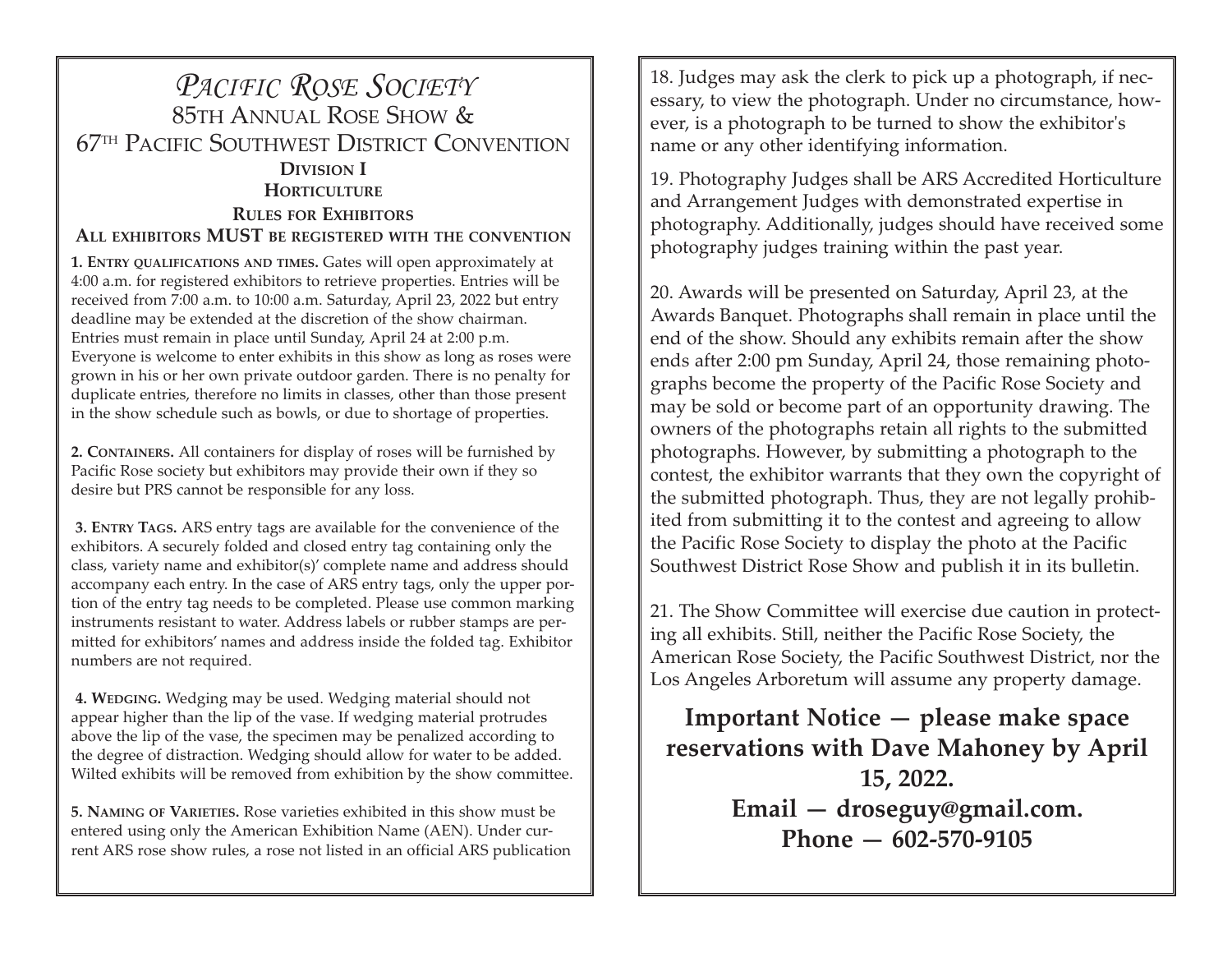12. The Photography Classification and Placement Committee shall place all photographs in the show. Non-matted or unmounted photographs are not judged or displayed.

13. Attach a completed ARS Miniature Horticulture tag (top portion only) to the upper left-hand corner of the matting using a ¾ inch wide binder clip. The exhibitor may place nothing identifying the photographer on the front of the photograph other than the folded entry tag.

14. Photography Judges and their immediate family members shall enter their photographs in the Judges Section only. Each Judge should enter a minimum of one (1) Photograph in the Judges Section.

15. Horticulture and Arrangement Judges may enter photographs in any section.

16. The Show Committee requests preregistration to plan adequate space for placing photographs. Preregistered photographs receive preference in placement for the show. Acceptance of unregistered photographs depends upon the extent space permits. To preregister, contact Dave Mahoney, email: droseguy@gmail.com, or phone 602-570-9105, with the class titles you are entering, the number in each class, and your total number of entries. Please preregister by 6:00 pm on Wednesday, April 20, 2022. Your cooperation is appreciated. accepted on Saturday, April 23, 2022, from 7:30 am to 9:30 am at Ayres Hall at the Los Angeles County Arboretum in Arcadia, CA. All exhibitors and judges are required to register for the convention. The judging committee will place photos.

17. Place your photography entries on the table provided on

may be exhibited if it is listed in the Combined Rose List (CRL) or published on www.helpmefind.com/roses. Exhibitors may use the name of the rose that is commercially available in the US. and judges may take the primary name shown in the CRL as a temporary AEN. If the Modern Roses database is not functioning at the time of the show, the foregoing requirements will be suspended. "Found roses" that have a classification should be entered in the class appropriate for the classification. If a rose name is misspelled or the rose is misnamed, judges are asked to take the time to write the proper name or spelling of the rose for the exhibitor.

**6. PLACEMENT.** No exhibitors or persons other than show officials or exhibitors entering challenge classes will be allowed onto the show floor prior to the completion of judging. Exhibitor's entering the various challenge classes and multiple stem classes may place their own entries.

**7. STAGING.** One-bloom-per stem and open blooms of hybrid teas, grandifloras, floribundas, miniatures, and minifloras are preferably exhibited without side buds as the presence of side buds will result in a penalization depending on the degree of impairment. Side buds are permitted without penalty in other classes as stated in the show schedule. Stem-onstem above the lip of the vase is permitted in all classes but may cause a penalization depending on the degree of impairment. Stem-on-stem below the lip of the vase is irrelevant.

**8. PRESENTATION.** Grooming materials (Q-tips®, labels, cotton balls, etc.) accidently left on an entry will be carefully removed by clerks before judging begins in that class. Thrips, mites, aphids and other natural things may be blown off by a judge or otherwise ignored unless patently distracting; otherwise the entry may be penalized only to the degree of its distraction.

**9. DISQUALIFICATION.** ARS guidelines eliminate most grounds for disqualification. An entry shall be disqualified if it is not outdoor grown by the exhibitor, unlabeled, or if a foreign substance has been used to enhance the exhibit. An entry of a Challenge or Collection that does not satisfy the requirements of the class may also be disqualified.

**10. AWARDS.** American Rose Society Certificates will be awarded to winning entries in classes qualifying for such certificates. At the discretion of the judges, one award will be given in each class of the show. Only one award will be given to classes that are divided into A & B subclasses. Awards and certificates, except for the National and District Classes will be awarded at the completion of judging on Saturday, April 23.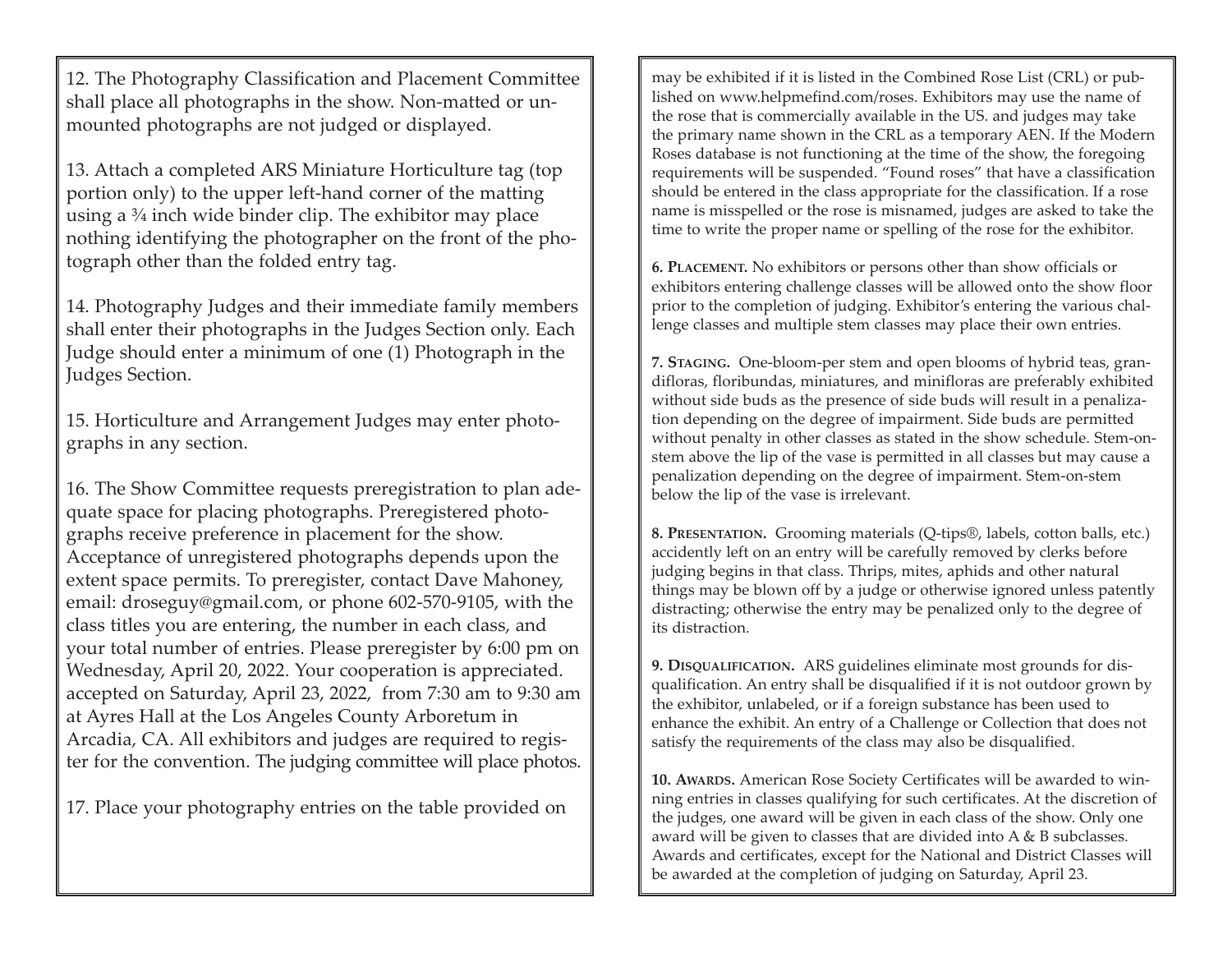**11. ENTRIES BY JUDGES.** All Horticulture Judges who are judging this show and their immediate families may exhibit only in judges classes. Arrangement Judges who are judging this show may exhibit in the Horticulture Division.

**12. PROPERTY RIGHTS.** Neither the Pacific Rose Society or the Los Angeles Arboretum shall be liable for the loss or damage to entries, containers or property brought to the show site. All specimens entered in the Horticulture Division shall become the property of the Pacific Rose Society.

**13. CHALLENGE/COLLECTION CLASS JUDGING RULES.** Emphasis on the six prime elements of judging. Each entry is judged using the standards appropriate for the type of rose, flower form, and stage of bloom appropriate for the entry. Of the 100 points possible for each entry, the prime elements (form, color, substance, size, stem and foliage, and balance and proportion) get 80% of the score. Overall appearance is assigned 20% of the overall score. Each entry will be judged by twenty-six of the finest judges in the Pacific Southwest District.

Important: Tags will not be returned but may be picked up after the awards are given.

# **DIVISION I HORTICULTURE SECTION A**  *Pacific Southwest District Standard Challenge Classes*

Only one entry per Challenge Class per exhibitor or team. Exhibitor(s) must reside within the Pacific Southwest District of the American Rose Society. Exhibitors are encouraged to demonstrate their artistic prerogatives through the overall appearance of their entries as permitted in Guidelines and Rules for Judging Roses. Staging of Challenge Classes will be at the discretion of the exhibitor and will have no restrictions or limitations as to the relative placement of the individual specimens comprising the entry in each class.

7. All rose photographs must be outdoor-grown roses. They do not have to be grown by the exhibitor. Greenhouse roses are unacceptable and not eligible for judging. For eligibility for ARS Medals, the entry tag must have EG (exhibitor grown) in the upper left corner.

8. Reasons for Disqualifications: Unlabeled, exhibitor's name visible, violation of show rules, previously exhibited photographs, roses that are NOT outdoor grown. Reasons for penalization: photos that are over-edited using photo-editing software; matting that distracts from the photo; information printed on the photo, except if it is part of the artistic design of the exhibit in artistic classes.

9. Photographs taken with film or digital equipment are equally welcome. Any photo that uses photo-editing software for any reason other than cropping, rotation, lightening, darkening, minor clean-up corrections for camera sensor dirt, or sharpening of the image should be severely penalized. Classes that require or encourage creative interpretation are immune to this penalization.

10. Photographs entered in Creative Interpretation, and Macro classes may be in color, black and white or sepia, or a combination of color and black and white or sepia (selective colorization). Photos in all other classes must be in color.

11. Mount and mat all photographs. The outside dimensions of the mat are to be 11" x 14". Orientation may be landscape or portrait. The color of the mat is at the discretion of the exhibitor. Photographs may be no smaller than 5" x 7" or larger than 8" x 10". Non-standard shapes are welcome if the mat opening fits within the largest acceptable 8" x 10" opening and is not less than the smallest acceptable  $5" \times 7"$  opening. Matting that distracts from the overall exhibition can be grounds for penalization.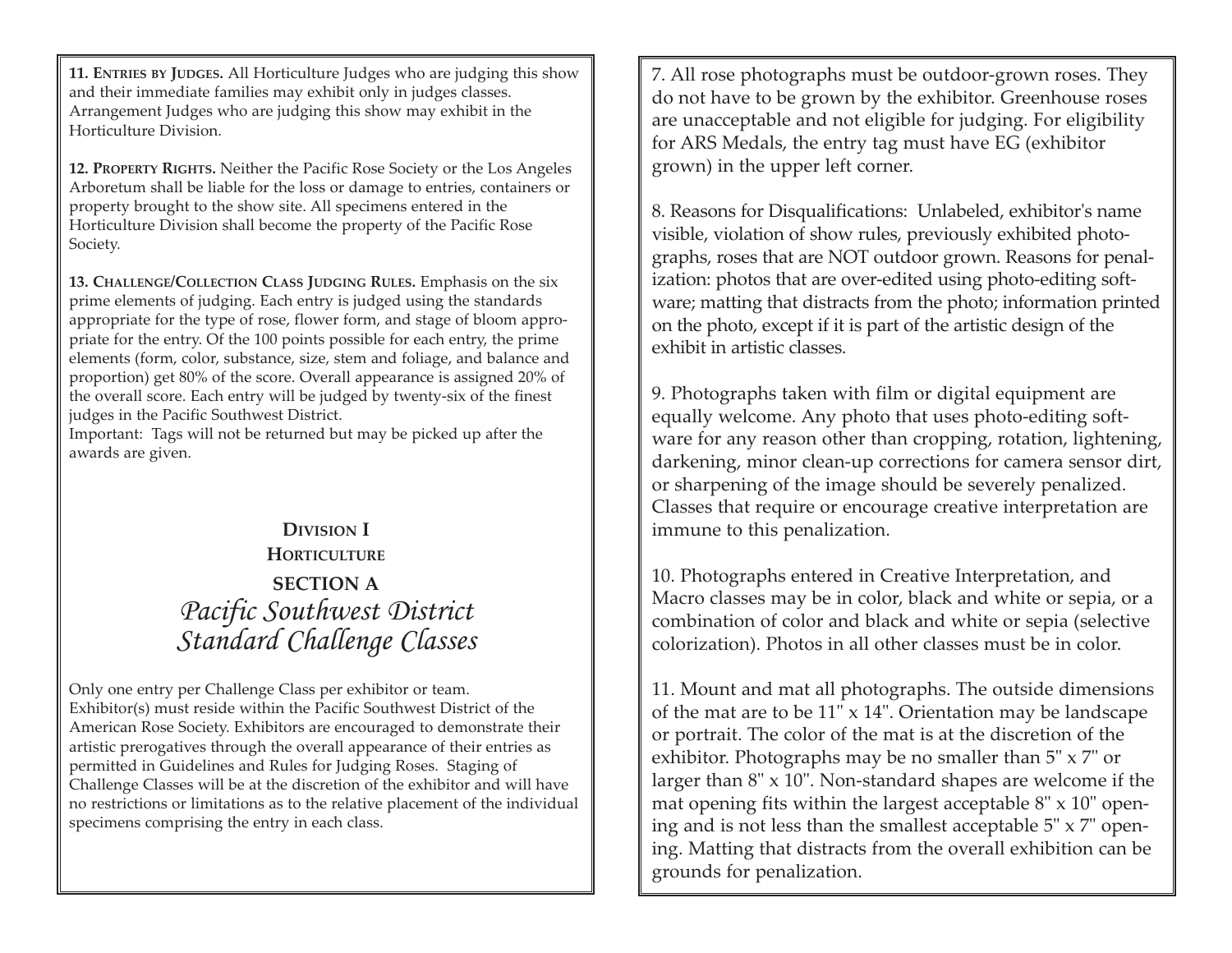# Division III -- Photography

Photography Guidelines and Rules 1. Exhibitors must register for the convention before the show date. Exhibitors need not be members of any rose society.

2. All photographs must be the exhibitor's work and must be the work of a single exhibitor.

3. Exhibitors may enter no more than two (2) photographs in any one class and no more than a total of eight (8) photographs in this Division. A photograph entered in more than one class is not judged.

4. Any photo that has previously won First through Fourth place in ANY ARS National Photography show, including the ARS Digital Photo Contest, may not be entered in another ARS Photography show. The entry would lead to disqualification of the exhibit.

5. First, Second, Third, and Fourth Place Awards or no award in each class. Judges may award multiple First through Fourth Place Awards in each Section or Class. Judges award trophies as outlined in the Show Schedule.

6. Photographs of rose varieties photographed must have ARS-approved exhibition names. Names listed in any of the following official ARS publications: Modern Roses 12 (book and online database), the Official List of Approved Exhibition Names for Exhibitors & Judges, the Handbook for Selecting Roses, or "Recent Registrations" on the ARS website are acceptable. In cases where a variety is unlisted in any of the above ARS publications, a listing in the Combined Rose List is acceptable. Incorrectly named Roses will be severely penalized. It is the responsibility of the exhibitor to name specimens correctly.

# **Class 1. J. Horace McFarland Memorial District Award.**

Five hybrid tea blooms, one bloom per stem each a different variety, displayed in separate containers.

••ARS/PSWD Challenge Certificate and Award sponsored by The Pacific Southwest District.

# **Class 2. Herb Swim Memorial Award**

Three hybrid teas, one bloom per stem, different varieties, exhibited in separate containers.

••ARS/PSWD Challenge Certificate and Award sponsored by The Pacific Rose Society

# **Class 3. Pacific Rose Society Trophy**

Five floribunda sprays, each a different variety, displayed in separate containers.

••ARS/PSWD Challenge Certificate and Award sponsored by The Pacific Rose Society

# **Class 4. Mesa Rose Society District Trophy**

Four hybrid tea blooms, one bloom per stem, each a different variety and a different color class, displayed in separate containers.

••ARS/PSWD Challenge Certificate and Award sponsored by The Mesa East Valley Rose Society

# **Class 5. Las Vegas Valley Rose Society Trophy**

Three hybrid tea specimens of the same variety showing three stages of development; one bud, one approximately one-half open or in its most perfect phase of beauty, and one fully open bloom, stamens showing, displayed in separate containers.

••ARS/PSWD Challenge Certificate and Award sponsored by the Las Vegas Valley Rose Society

# **Class 6. Phoenix Rose Society Trophy**

Three floribunda sprays, one variety, displayed in separate containers. ••ARS/PSWD Challenge Certificate and Award sponsored by The Phoenix Rose Society.

# **Class 7. Santa Barbara Rose Society Challenge Bowl**

A bouquet of Old Garden Roses, six to nine stems, three or more varieties displayed in one container to be provided by the exhibitor.

••ARS/PSWD Challenge Certificate and Award sponsored by Santa Barbara Rose Society.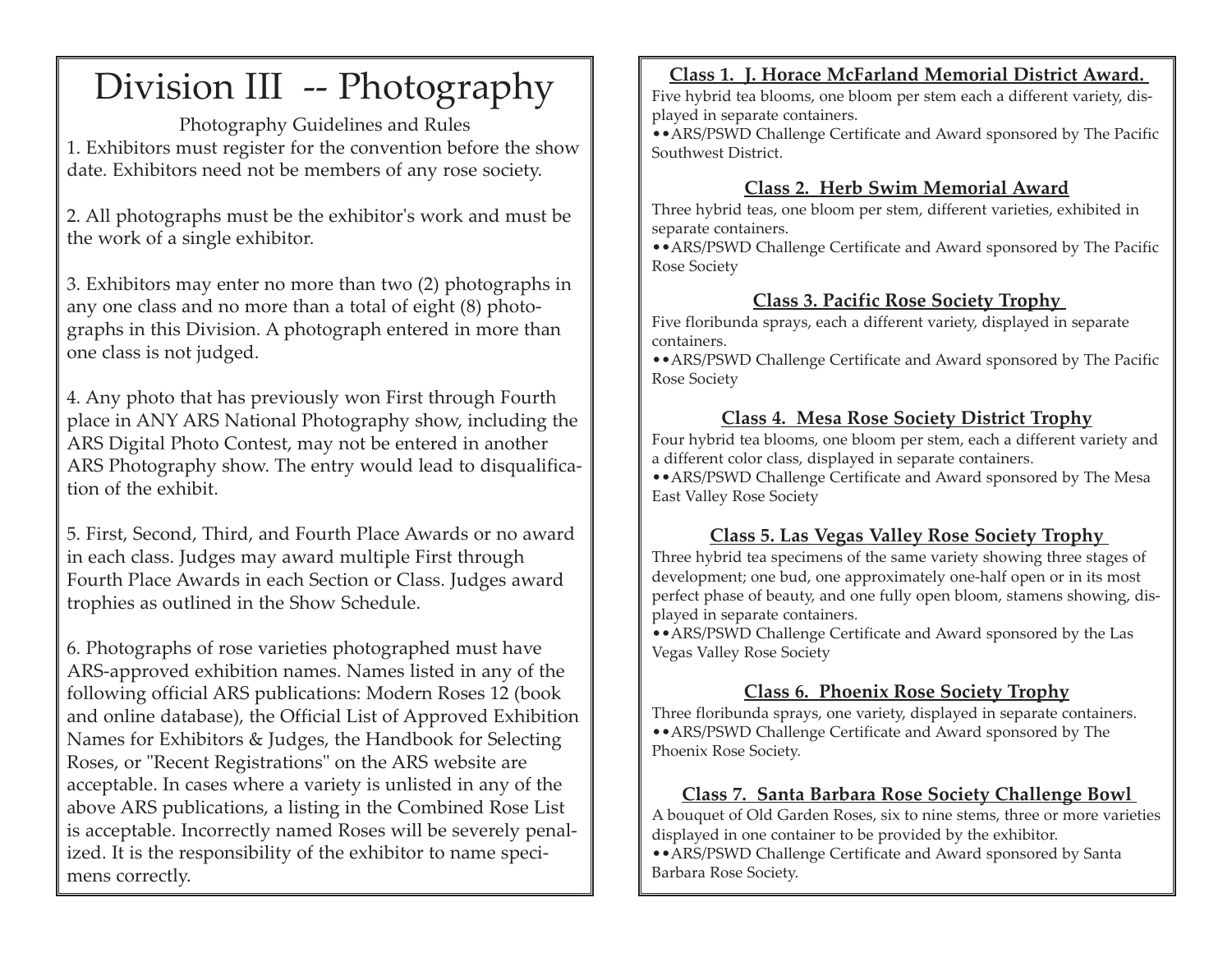# **Class 8. Albuquerque Rose Society Trophy**

Three shrub roses. Three blooms without side buds, or three blooms with side buds, or three sprays, each a different variety, displayed in separate containers.

ARS/PSWD Challenge Certificate and Award sponsored by the Albuquerque Rose Society

••ARS/PSWD Challenge Certificate and Award sponsored by Albuquerque Rose Society

# **Class 9. Santa Clarita Valley Rose Society Challenge Class**

Nine or more large-flowered rose stems (any combination of sprays and/or one-bloom-per-stem), three or more varieties, displayed in a container not wider than ten inches provided by the exhibitor. Miniature and Miniflora roses not allowed. Floral foam or wedging permitted.

••ARS/PSWD Challenge Certificate and Award sponsored by the Santa Clarita Valley Rose Society

# **CLASS 10. CALIFORNIA COASTAL ROSE SOCIETY TROPHY**

Three single-variety rose sprays, four-to eight petals, any type except miniatures and minifloras. One, two or three varieties, displayed in separate containers.

••ARS/PSWD Challenge Certificate and Award sponsored by the California Coastal Rose Society

# **Class 11. Ventura County Rose Society District Trophy**

Three (3) polyantha sprays, two (2) or more varieties, displayed in three separate containers.

••ARS/PSWD Challenge Certificate and Award sponsored by the Ventura Rose Society.

# **Class 12. San Diego Rose Society District Trophy**

A bouquet of five to nine (5-9) stems of floribunda blooms or sprays, same or different named varieties, in one container provided by exhibitor or society.

••ARS/PSWD Challenge Certificate and Award sponsored by the San Diego Rose Society

# **SECTION O**

MINIATURE DRIED ROSE ARRANGEMENTS Eligible for ARS Miniature Keepsake Award Using dried miniature roses (correctly named) with dried and/or treated plant material, all natural material only,. No artificial plant materials allowed.

Class 29 play- Little Mary Sunshine " (You have to hand it to little Mary Sunshine". Think Jeanette MacDonald and Nelson Eddy musicals.) Arranger's choice of design not to exceed 5" in height, width and depth. Design style noted on tag.( traditional, modern or East Asian)

Class 30. Film- Pinocchio (Jiminy Cricket sings " When you wish upon a star") Modern design, not to exceed 10" in height, width and depth.

# **SECTION P**

#### **JUDGES**

Eligible for ARS Best Judge's Entry Certificate Limited to apprentice or accredited ARS Arrangement Judges who judge this show. A special panel will judge this class if necessary.

Class 31. Film- My Fair Lady (Flower seller Eliza Doolittle sings." Wouldn't it be loverly") Standard sized arrangement with no design or material(s) restrictions. Design style noted on the entry tag. ( traditional, modern or East Asian)

Class 32. (Nutcracker Ballet Dance of the Sugar Plum Fairies . ( Ballet- Nutcracker or Disney's Fantasia) Miniature arrangement may not exceed 10" in height, width and depth. No design or material(s) restrictions. Design style, noted on entry tag.( traditional, modern or East Asian)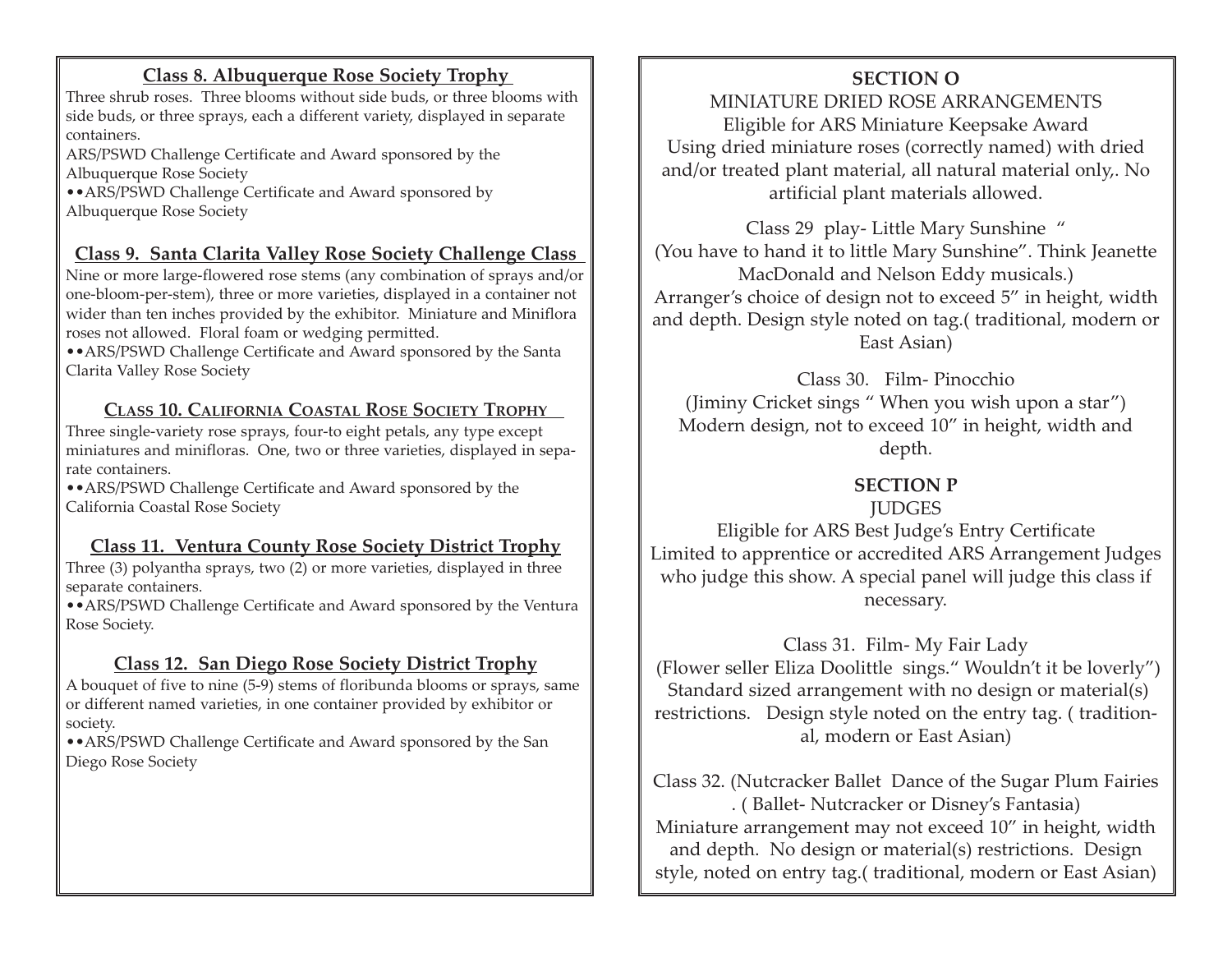Class 25. Kabuki Dance ( Japanese Dance Drama) East Asian design using a tall container but not to exceed 10" in height, width and depth.

Class 26. Geisha ( Japanese women who perform art, dance and song ) East Asian design using one low container but not to exceed 10" in height, width and depth.

#### **SECTION M**

MINIATURE PRINCESS OF ARRANGEMENTS Eligible for ARS Mini Princess of Arrangements Award Using roses with rose foliage, hips, canes and roots. Only fresh rose materials may be used. No other plant materials or accessories are permitted.

Class 27. Play- The Princess and the Pea (The overly sensitive princess) Arranger's choice of design style, noted on tag. (traditional, modern or East Asian) 10"or less.

#### **SECTION N**

MINIATURE DUCHESS OF ARRANGEMENTS Eligible for ARS Mini Duchess of Arrangements Award Using fresh roses with dried and/or treated dried plant material, no fresh plant material other than roses. No accessories permitted.

Class 28. Kiss Me Kate ( or Taming of the Shrew by Shakespeare) Arrangers' choice of design. Design style, noted on tag. ( traditional modern or East Asian) 10"or less

# **SECTION B**

*Pacific Southwest District Miniature/Miniflora Challenge Classes* 

#### **Class 13. Ralph S. Moore PSWD Trophy.**

Seven miniature roses, each a different variety, one bloom per stem, exhibited in separate containers, all being at exhibition stage. ••ARS/PSWD Challenge Certificate and Award sponsored by The Pacific Southwest District.

# **Class 14. Invitational Rose Seminar Trophy**

Five minifloras, one bloom per stem, each a separate color class, displayed in separate containers. ARS/PSWD Challenge Certificate and Award sponsored by the

Invitational Rose Seminar

#### **Class 15. Dee Bennett Memorial Trophy**

A bouquet of twelve miniature blooms or twelve miniflora blooms, or combination of miniatures and minifloras, without side buds, one variety or any combination to be exhibited in a container provided by the exhibitor.

••ARS/PSWD Challenge Certificate and Award sponsored by Suzanne Horn

#### **Class 16. Cal and Barb Hayes Challenge Class**

Any combination of nine (9) miniature or miniflora roses, each a different variety at exhibition form, correctly named, without side buds and displayed in separate containers. No single varieties.

••ARS/PSWD Challenge Certificate and Award sponsored by the Orange County Rose Society

#### **Class 17. South Valley Rose Society District Trophy**

Six, one bloom each, miniatures or miniflora, without foliage, and not more than two of the same variety, correctly named and exhibited in miniature English Box provided by the show committee.

••ARS/PSWD Challenge Certificate and Award sponsored by the South Valley Rose Society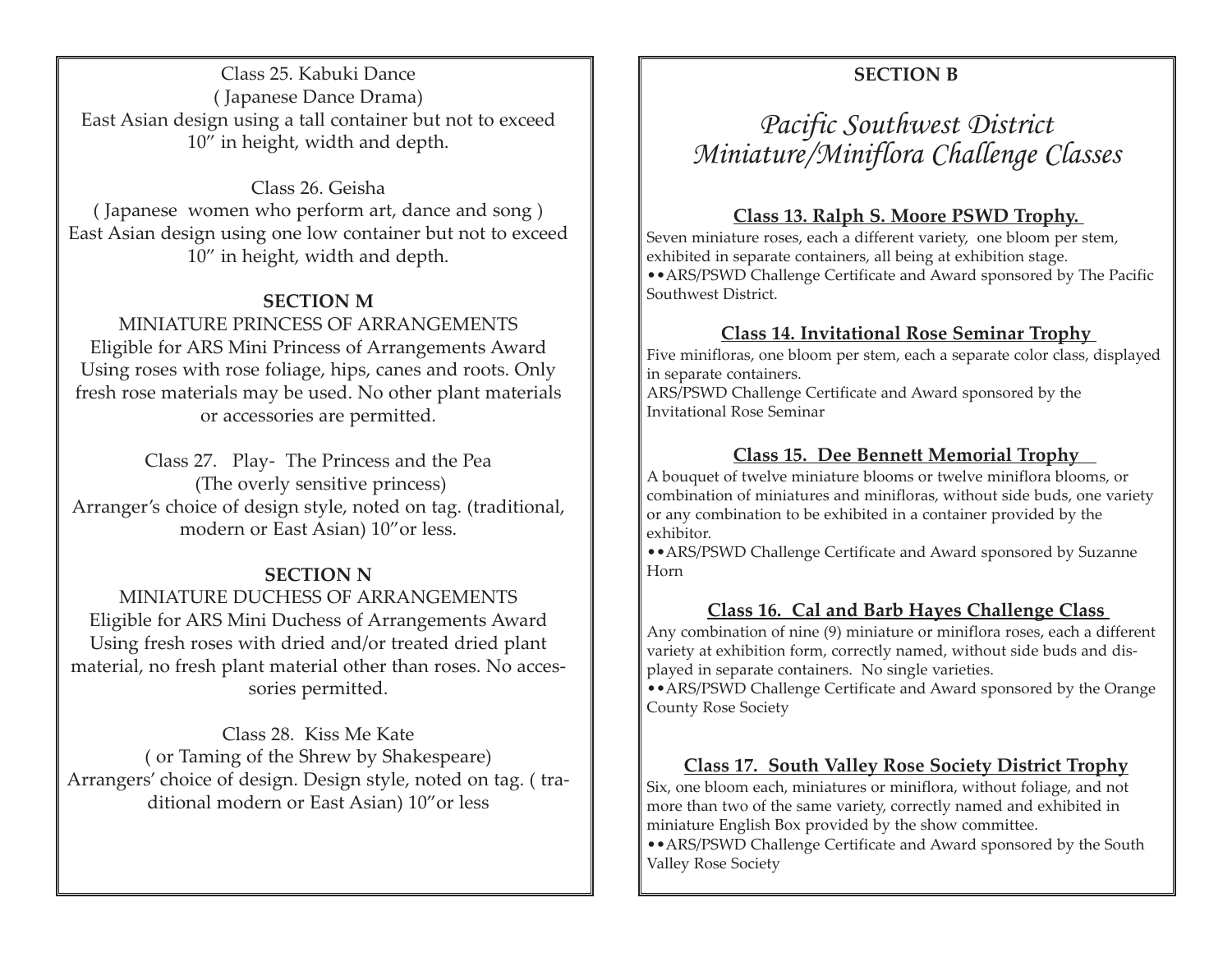# **Class 18. South Coast Rose Society District Trophy**

Three miniature sprays, each spray a different variety, exhibited in seperate containers.

••ARS/PSWD Challenge Certificate and Award sponsored by the South Coast Rose Society

# **SECTION C**

# *Open Challenge Classes*

#### *Limited to one entry per exhibitor* **Class 19. Miniature or Miniflora Artist Palette.**

Five different miniature blooms or five different miniflora blooms, no stem or foliage. Bloom colors, shades, hues, or blends of colors, should look different. May be exhibition, single, decorative, or open form, but do not mix forms. May be shown with or without sepals. List varieties on the back of the tag. Properties limited and available on a first come basis. *••\$20.00 cash award*

#### **Class 20. Shrub Challenge.**

Three different varieties displayed in three vases. Any combination of specimens with sprays or one bloom per stem allowed.

*••\$20.00 cash award* 

#### **Class 21. Old Garden Rose Bouquet.**

Nine or more blooms or sprays but not more than three of any one variety. List varieties on the reverse of the entry card. Foliage must be present. *••\$20.00 cash award* 

# **Class 22. Hi-Lo or 'Big & Little Look-a-Likes'.**

One Hybrid Tea or Grandiflora Bloom and One Miniature or miniflora Bloom. Both blooms should match as closely as possible. Displayed in picture frame provided.

*\$20.00 cash award and ARS Certificate.* 

#### **Class 23. The Bill & Connie Wilke Floribunda Challenge**

Three floribunda sprays, each a different variety, displayed in three containers.

*••\$20.00 cash award* 

#### **Class 24. Roses in a Picture Frame**

One or more blooms of any type of rose presented in a picture frame. Foliage and buds permitted.

*••\$20.00 cash award* 

### **SECTION K** MINIATURE MODERN ARRANGEMENTS Eligible for ARS Mini Artist's Award

Class 22. " Feed me feed me" (Quote From the Film- Little Shop of Horrors ) An Abstract Design. These designs are compositions of space, texture, color and form and are not constructed around a central focal area. Plant material may be altered, manipulated and or distorted and placed in a non-conventional manner. Abstraction is dominant. These designs must have two or more abstract qualities. The rose bloom(s) should never be abstracted, design not to exceed 10" in height, width and depth.

Class 23. Film-The Little Mermaid (The Disney animated film) Arranger's choice modern design featuring at least one rock. Any type modern except abstract. design not to exceed 10" in height, width and depth.

#### **SECTION L**

MINIATURE ARRANGEMENTS IN THE EAST ASIAN MANNER Eligible for ARS Mini East Asian award

Class 24. Film-Showdown in Little Tokyo) Action film from 1991 Free Style design not to exceed 10" in height, width and depth. Any style container that gives an East Asian feel may be used along with fresh roses and any type of natural plant material.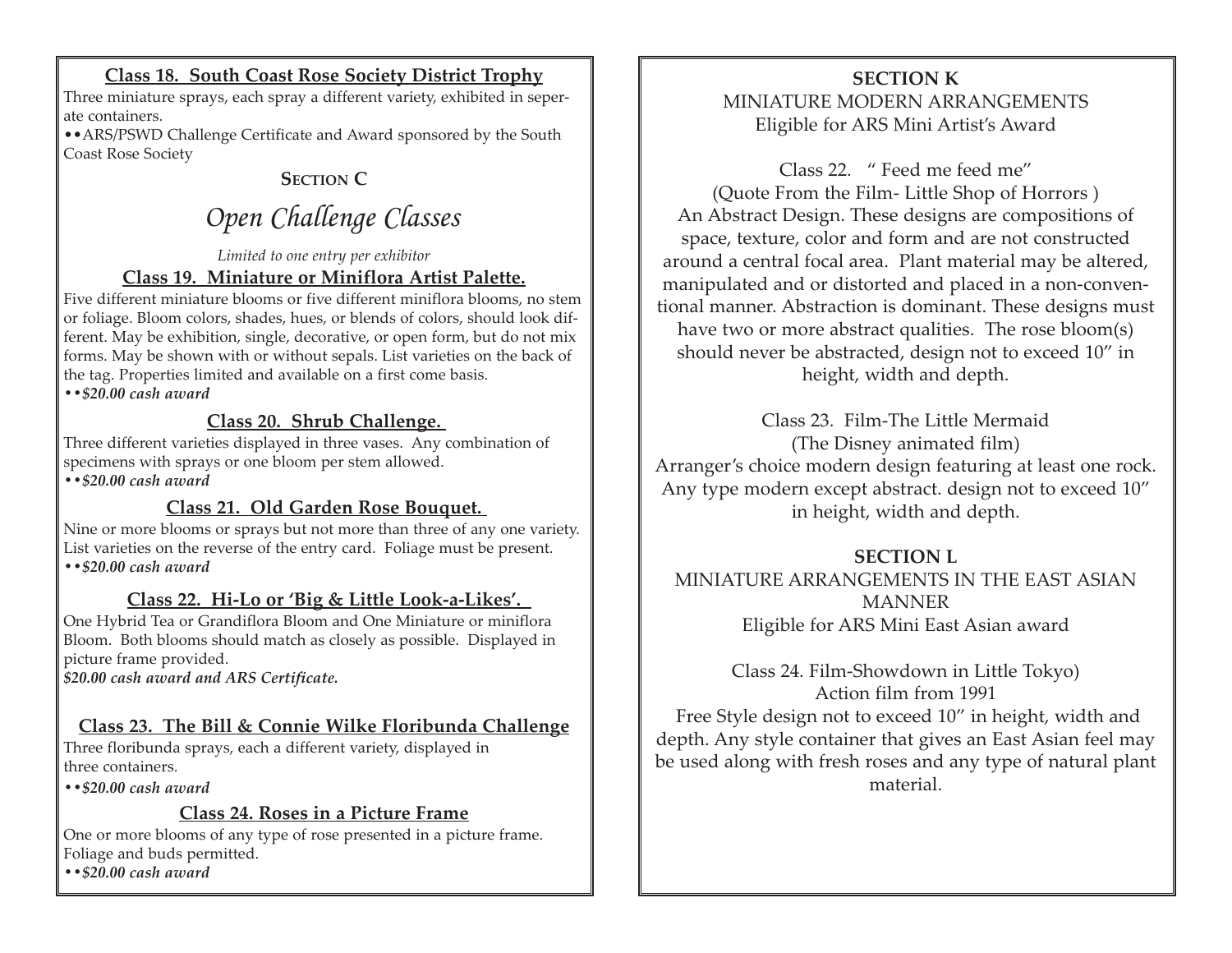#### **SECTION I**

STANDARD ROSECRAFT Eligible for ARS Rosecraft Award Using dried roses (correctly named) with dried and/or treated plant material, and other natural materials. No artificial plant materials allowed/ Staging to be furnished by exhibitor.

> Class 18. Film or Play- Portrait of Dorian Gray A book and play by Oscar Wilde A decorative picture frame or wall hanging.

#### **SECTION I**

TRADITIONAL MINIATURE ARRANGEMENTS Eligible for ARS Mini Royalty Award Traditional designs using all fresh plant materials.

Class 19. Film- Babes in Toyland (A musical Christmas film ) Line, line-mass or mass design not to exceed 5" in height, width and depth.

Class 20 Teddy Bear's Picnic (Song from Babes in Toyland ) Line, line-mass or mass design between 5" and 10" in height, width and depth.

Class 21. A Visit to Lilliput (From Film-Gulliver's Travels) Arranger's choice of a traditional design 8" or less in height, width and depth.

# **SECTION D** *Pacific Rose Society Challenge Classes*

*Exhibitor must be a current member of the Pacific Rose Society*

#### **Class 25. Fred and Agnes Walters Founder's Trophy**

Three hybrid tea blooms without sidebuds displayed in one container. One or more varieties. *••\$20.00 cash award* 

#### **Class 26. Elegy.**

A memorial to all departed members of Pacific Rose Society. Three blooms of a hybrid tea or grandiflora. One variety displayed in seperate containers.

*••\$20.00 cash award* 

# **SECTION E**  *Hybrid Teas and Grandifloras*

#### **Class 27. One Hybrid Tea or Grandiflora.**

One hybrid tea or grandiflora bloom without sidebuds. Queen, King, Princess of show *••\$50.00 for Queen, \$40.00 for King and \$20.00 for Princess and ARS Gold, Silver & Bronze Certificates.* 

Court of Honor of six additional entries.

*••\$5.00 cash award.* 

*••\$50.00 Queen award* 

*••\$40.00 King award* 

*••\$20.00 Princess award* 

#### **Class 28. Three Hybrid Tea or Grandiflora Blooms.**

One variety without sidebuds and displayed in one container *••\$10.00 cash award* 

#### **Class 29. Six Hybrid Tea or Grandiflora Blooms.**

One or more varieties without sidebuds and displayed in one container.

*••\$15.00 cash award* 

#### **Class 30. Twelve Hybrid Tea or Grandiflora Blooms**

One or more varieties without sidebuds and displayed in one container.

*••\$20.00 cash award*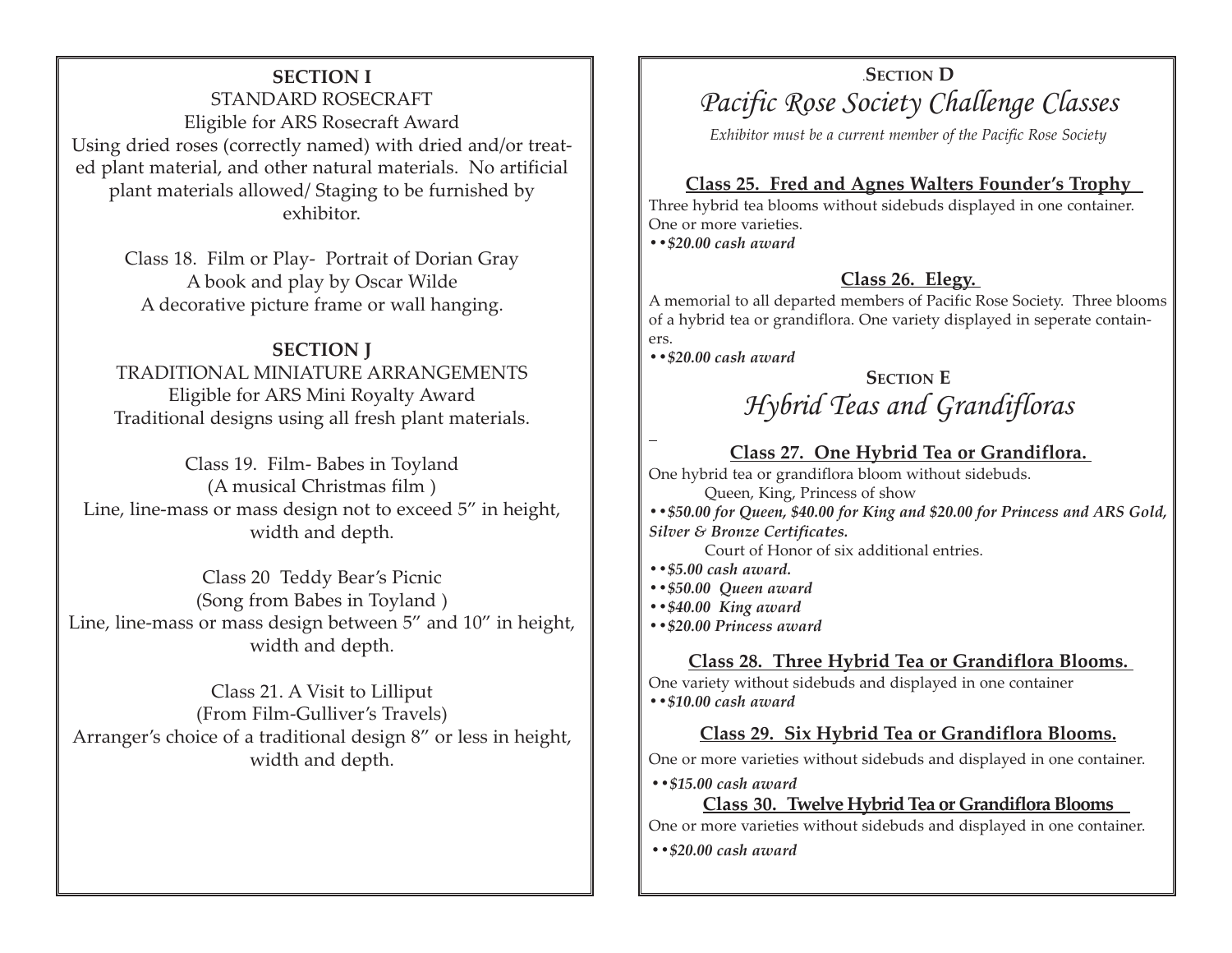### **Class 31. One Fully Opened Hybrid Tea or Grandiflora**

One hybrid tea or grandiflora bloom without sidebuds. Stamens must be showing.

*••\$10.00 cash award and ARS Certificate.*

# **Class 32A. One Hybrid Tea Spray**

Must have two or more blooms. Award: ARS HT Certificate.

# **Class 32B. One Grandiflora Spray**

Must have two or more blooms. Award: ARS GR Certificate. *••\$10.00 cash award for best in class.* 

# **Class 33. One Decorative Hybrid Tea or Grandiflora Bloom**

One variety without sidebuds and displayed in one container. This class is for varieties that cannot present hybrid tea exhibition form. Entries that can present hybrid tea exhibition form will not be considered. *••\$10.00 cash award* 

# **Class 34. Modern Classic HT or GR Bloom or Spray**

Must be introduced from 1867 to 1980. NOTE: Introduction dates can be found in the Combined Rose List, Modern Roses, ARS Handbook, www.helpmefind.com and Official List of Approved Exhibition Names. *••\$10.00 cash award* 

# **Class 35 Hybrid Tea / Grandiflora Cycle of Bloom.**

Three Hybrid Tea or Grandiflora Blooms Without Sidebuds. One bud with sepals down, one bloom at exhibition stage and one bloom fully open with stamens clearly visible. One variety displayed in one container. *••\$10.00 cash award* 

# **Class 36. Hybrid Tea or Grandiflora Silver Bowls.**

One bloom floating. No stem or foliage permitted. *••\$10.00 cash award and ARS Certificate.* 

# **Class 37. Hybrid Tea or Grandiflora Box.**

Six blooms of one variety.

*••\$10.00 cash award and ARS Certificate.*

Class 15. Priscilla Queen of the Desert (A film- symbolized by a giant high-heel pump mounted atop a bus.)

Arranger's choice of design style. Style to be indicated on the entry tag. (traditional, modern or East Asian. No accessories.

# **SECTION G**

# DUKE OF ARRANGEMENTS

Eligible for ARS Duke of Arrangements Award. A small arrangement greater than 10" but not more than 20" in height, width or depth. Roses are to be in proportion to size of arrangement. Any class of roses may be used.

Class 16. Mood Indigo (Duke Ellington hit song) Arranger's choice of design style, noted on tag.(traditional, modern or East Asian). No accessories.

# **SECTION H**

DRIED ROSE ARRANGEMENTS Eligible for ARS Keepsake Award Using dried roses (correctly named) with dried and/or treated plant material, and all other natural materials. No artificial plant materials allowed.

Class 17. Film-Charlie and the Chocolate Factory (Imagine a visit with the Oompah Loompahas.) Arrangers choice of style. Style must be listed on the entry tag (traditional, modern or East Asian.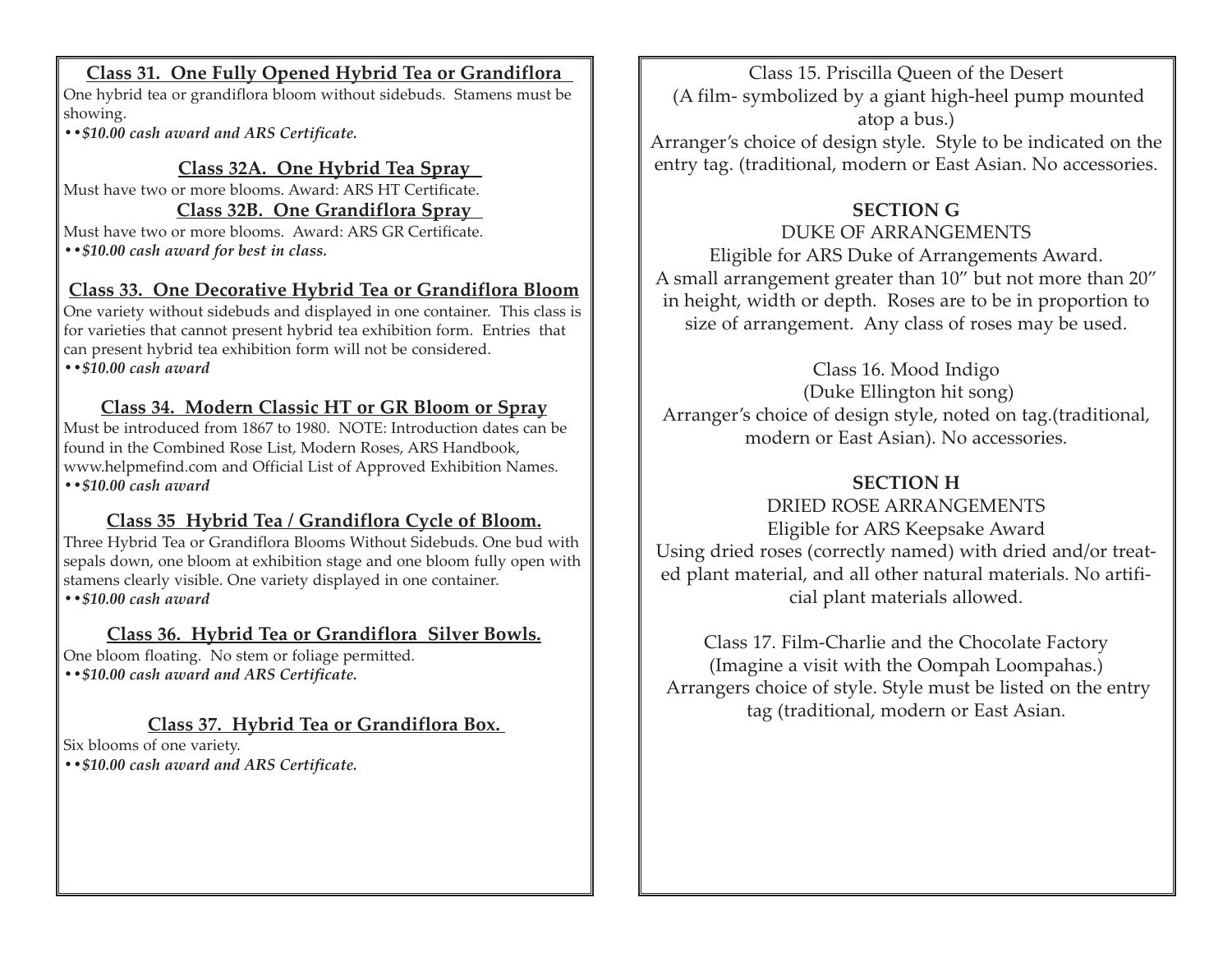#### **SECTION E**

PRINCESS OF ARRANGEMENTS Eligible for ARS Princess of Arrangements Award, This design uses roses with rose foliage, hips, canes and roots. Only fresh rose materials may be used. No other plant materials or accessories permitted.

Class 12. Rose Parade Princess ( This pageant was created to highlight the warm Southern California winters.) Arranger's choice of design. Style to be indicated on tag. (traditional, modern or East Asian) No accessories.

Class 13. Princess Leah From the film Star Wars Arranger's choice of design. Style to be indicated on tag. ( traditional, modern or East Asian) No accessories.

#### **SECTION F**

DUTCHESS OF ARRANGEMENTS Eligible for ARS Duchess of Arrangements Award, Using fresh roses with dried and/or treated dried plant material, no fresh plant material other than roses allowed.

Class 14. Duchess of Duke Street ( PBS Series The Duchess of Duke Street)(PBS series about a boutique hotelier, a great chef and a mistress of Bertie the son of Queen Victoria). Arrangers choice of design style. Style to be indicated on the

entry tag (traditional, modern or far eastern) No accessories.

# **SECTION F** *Floribundas and Polyanthas*

#### **Class 38. One Floribunda Spray.**

*••\$50.00 for Queen, \$40.00 for King and \$20.00 for Princess and ARS Gold, Silver & Bronze Certificates.* 

Court of Honor of six additional blooms.

- *••\$5.00 cash award.*
- *••\$50.00 Queen award*
- *••\$40.00 King award*
- *••\$20.00 Princess award*

#### **Class 39. One Floribunda Bloom**

One floribunda bloom without sidebuds. *••\$10.00 cash award and ARS Certificate.* 

#### **Class 40. Three Floribunda Sprays.**

Three floribunda sprays of one variety displayed in one container. *••\$10.00 cash award.* 

#### **Class 41. Six Floribunda Sprays.**

Six floribunda sprays of one variety displayed in one container. *\$15.00 cash award.* 

#### **Class 42. Twelve Floribunda Blooms or Sprays**

Twelve floribunda blooms or sprays in of one or more varieties displayed in a single container.

*••\$20.00 cash award.* 

#### **Class 43. Floribunda English Box.**

Six blooms of one variety. *••\$10.00 cash award* 

#### **Class 44. Floribunda Bowl**

One bloom of a floribunda with no foliage. Must be floating. *••\$10.00 cash award* 

#### **Class 45. One Polyantha Spray.**

One polyantha spray with two or more blooms. *••\$10.00 cash award and ARS Certificate.*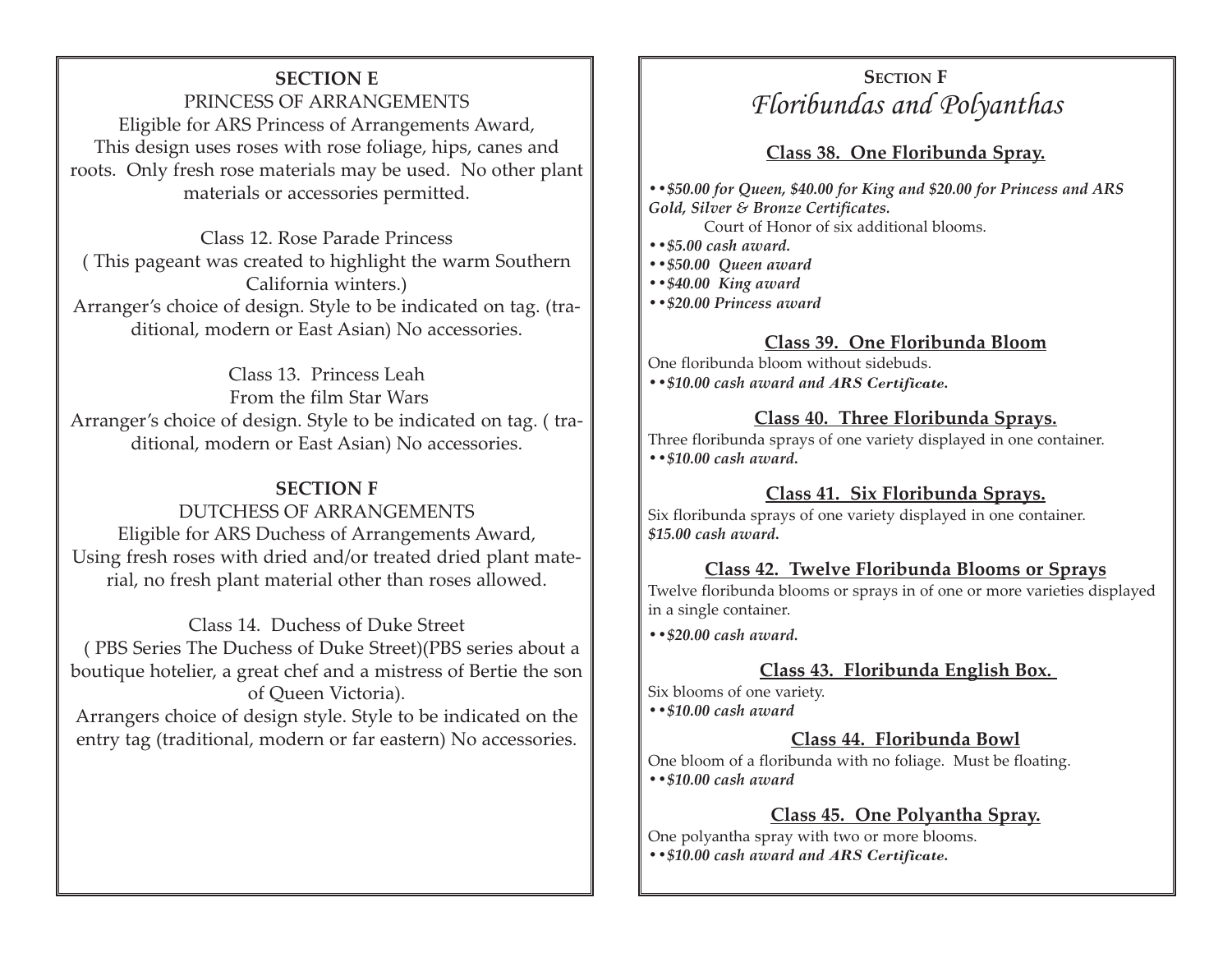#### **Class 46. Three Polyantha Sprays.**

One or more varieties display in a single container. *••\$10.00 cash award* 

# **SECTION G** *Old Garden Roses*

#### **Class 47. Genesis Award.**

One species bloom or spray. *••\$20.00 cash award and ARS Certificate.* 

#### **Class 48. Dowager Queen.**

One bloom or spray of a variety introduced prior to 1867. No species. *••\$20.00 cash award and ARS Certificate.* 

#### **Class 49. Victorian Award.**

One bloom or spray of a variety introduced on or after 1867. No species. *••\$20.00 cash award and ARS Certificate.* 

#### **Class 50. Three Old Garden Roses.**

Three blooms or sprays of any OGR displayed in one container.<br>**••**\$10.00 cash award

#### **Class 51. Old Garden Rose Silver Bowls.**

One bloom with no stem or foliage. Must be floating. *••\$10.00 cash award* 

#### **Class 52. Old-Garden Rose English Box.**

Six blooms of one variety.

*••\$10.00 cash award* 

**SECTION H** 

# *Shrub Roses*

**Class 53. Modern Shrub**

One modern bloom or spray.

Queen, King, Princess of show *••\$50.00 for Queen, \$40.00 for King and \$20.00 for Princess and ARS Gold, Silver & Bronze Certificates.* 

Court of Honor of six additional entries.

- *••\$5.00 cash award.*
- *••\$50.00 Queen award*
- *••\$40.00 King award*
- *••\$20.00 Princess award*

Class 7.Opera- Madam Papillon ( Opera by Giacomo Puccini ) East Asian design in a low container. Water showing is an important element. Fresh roses and foliage only. One figurine allowed but not required

Class 8. Heaven, Man and Earth (Three points in an Ikebana arrangement) East Asian design in a tall container. Fresh roses, foliage and dried natural material permitted.

### **SECTION D**

STANDARD MODERN ARRANGEMENTS Eligible for ARS Artist's Award Class 9. The Disney Concert Hall in L.A. ( Modern architectural masterpiece by Frank Ghery in L,A.) Arranger's choice of Modern design type; for example - underwater, abstract, or stretch, etc. Fresh and dried materials allowed

Class 10. Our Lady of the Angels Cathedral in L.A. ( Modern work of art, The Los Angeles Cathedral ) Arranger's choice of Modern design using two matching containers. Fresh and dried materials allowed.

Class 11,The Vietnam Memorial Wall in Washington D.C. (Modern Structure that imparts a calm peaceful, reverent emotion.) Modern design style in three low complimentary containers. Fresh and dried materials allowed.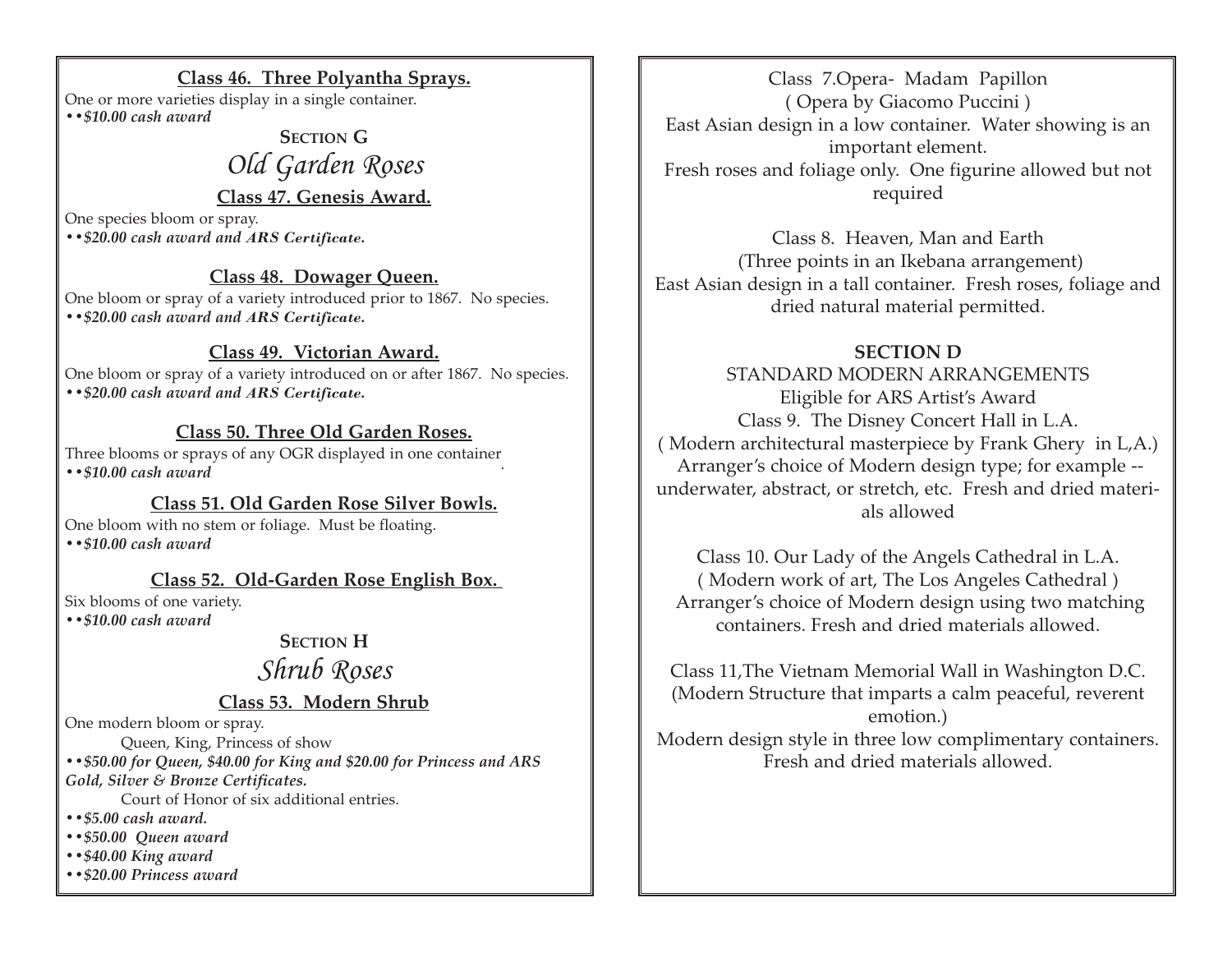PAST AND PRESENT ARRANGEMENT JUDGES TROPHY Class 3. Song- Satin Doll (Duke Ellington hit song.)

A design greater than 10 inches but not to exceed 20 inches in height, width or depth. Roses to be in proportion to the size of arrangement. Fresh roses of any classification may be used, with or without fresh and/or dried plant material. No accessories allowed. Arranger's choice of style must be noted on the entry tag. (traditional, modern or far eastern) The award shall be awarded to the highest scoring entry using arranger grown roses only, properly identified. The winning entry must score 92 points or higher. ••PSD Challenge Certificate and Trophy Sponsored by

Gerry Mahoney and Hal Reynolds

#### **SECTION B**

STANDARD TRADITIONAL ARRANGEMENTS Traditional arrangement using all fresh plant material. Eligible for ARS Royalty Award Class 4. Film- The Thin Blue Line ( A police drama) Traditional line or line-mass design,

> Class 5. Film- Cinderella ( Cinderella wore rags while her two ugly sisters wore rubys and rearls.) Mass design

# **SECTION C**

STANDARD ARRANGEMENT IN THE EAST ASIAN MANNER Eligible for ARS East Asian Award Class 6, Film-The Last Samurai (Some of the Samurai practiced Ikebana flower arranging) Freestyle design, Fresh roses and any type of container or plant material may be used,

# **Class 54. Classic Shrub.**

One bloom or spray of any classic shrub with a family designation. i.e. Hybrid Rugosa, Hybrid Musk, Hybrid Kordesii or Hybrid Moyesii. *••\$10.00 cash award and ARS Certificate4* 

#### **Class 55. Six Shrub Blooms or Sprays**

One or more varieties displayed in one container. *••\$15.00 cash award* 

#### **Class 56. Twelve Shrub Blooms or Sprays**

One or more varieties displayed in one container. *••\$20.00 cash award* 

#### **Class 57. Shrub Silver Bowls.**

One bloom floating. No stem or foliage. *••\$10.00 cash award* 

#### **Class 58. Shrub English Box.**

Six blooms of one variety.

*••\$10.00 cash award* 

#### **SECTION I**

# *Climbing Roses*

# **Class 59. Climbing Rose.**

One bloom or spray of any Large-flowered Climber (LCl), Hybrid Wichurana (HWich) or Hybrid Gigantea (HG). *••\$10.00 cash award and ARS Certificate*

# **Class 60. Climbing Rose Vase.**

Six blooms or sprays of Large-flowered Climber (LCl) or Hybrid Wichurana (HWich) or Hybrid Gigantea (HG). Any combination of varieties.

*••\$10.00 cash award* 

#### **Class 61. Climbing Rose Extravaganza**.

Twelve blooms or sprays of a Large-flowered Climber (LCl) or Hybrid Wichurana (HWich) or Hybrid Gigantea (HG). Any combination of varieties.

*••\$20.00 cash award*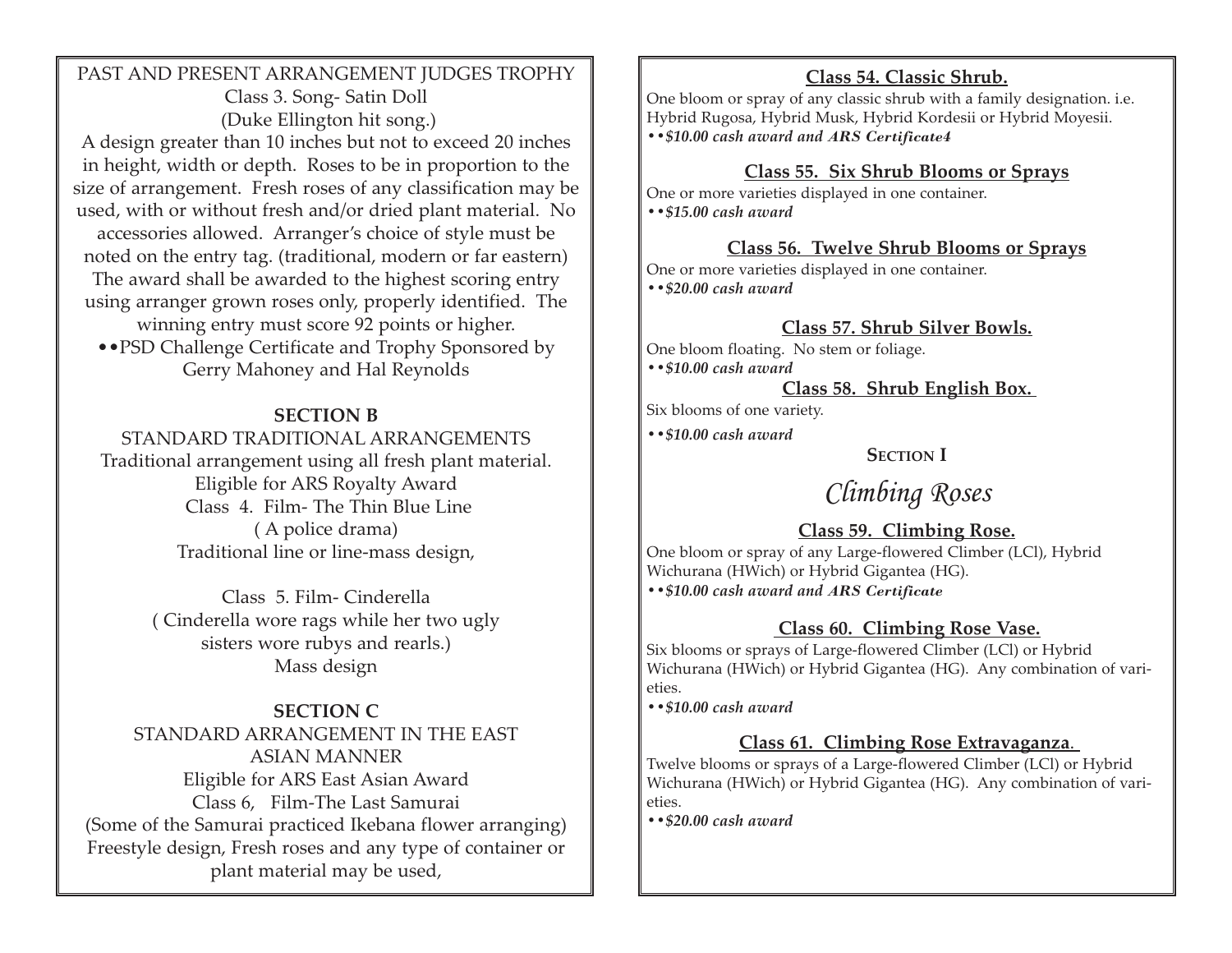#### **Class 62. Climber English Box.**

Six blooms of a Large-flowered Climber (LCl) or Hybrid Wichurana (HWich) or Hybrid Gigantea (HG). One variety. *••\$10.00 cash award* 

# **Class 63. Climber Bowl**

One bloom of a climbing rose with no foliage. Must be floating. *••\$10.00 cash award* 

# **SECTION J** *Miniflora Roses*

# **Class 64. Miniflora Bloom.**

One Miniflora bloom without sidebuds.

Miniflora Queen, King, Princess of show

*••\$50.00 for Queen, \$40.00 for King and \$20.00 for Princess and ARS Gold, Silver & Bronze Certificates.* 

Court of Honor of six additional blooms.

*••\$5.00 cash award.* 

*••\$50.00 Queen award* 

*••\$40.00 King award* 

*••\$20.00 Princess award* 

# **Class 65. Three Miniflora Blooms.**

One variety without sidebuds and displayed in one container. *••\$10.00 cash award 6*

#### **Class 66. Six Miniflora Blooms.**

One variety without sidebuds and displayed in one container. *••\$15.00 cash award* 

# **Class 67. Twelve Miniflora Blooms.**

One or more varieties without sidebuds and displayed in one container.

*••\$20.00 cash award* 

# **Class 68. Floating Miniflora Bloom.**

One bloom with no stem or foliage. Must be floating. *••\$10.00 cash award and ARS Certificate.* 

#### **Class 69. Miniflora Cycle of Bloom.**

Three Miniflora Blooms Without Sidebuds. One bud with sepals down, one bloom at exhibition stage and one bloom fully open with stamens clearly visible. One variety displayed in one container.

**SECTION A** PACIFIC SOUTHWEST DISTRICT CHALLENGE CLASSES Open only to American Rose Society members residing in the Pacific Southwest District. All roses must be arranger grown. JOHN & DOROTHY VAN BARNEVELD ARRANGEMENT **TROPHY** Class 1. 2001 Space Odyssey (Opening theme from the film Sprach Zarathustra by Richard Strauss) A Free Form Design. Modern Free form designs are irregular designs with a curving outline. They are inspired by nature and are non-geometric. Plant materials are used in a naturalistic way. Natural forms determine the pattern of the design. They may have more than one center of interest and more than one point of emergence. The award shall be awarded to the highest scoring arrangement using arranger grown roses.

••PSD Challenge Certificate and Trophy sponsored by Kreg Hill and Bill Christensen

### FAIR FRIENDS OF ROSES MINIATURE ARRANGEMENT **TROPHY**

Class 2. Film- Meet me in St Louis, (Meet me at the Fair. In honor of Fair Friends of Roses.) A miniature traditional design of any type (mass, line-mass or line) not to exceed 10" in height, width or depth, using arranger grown miniature roses.

••PSD Challenge Class Certificate and Trophy sponsored by Fair Friends of Roses Rose Society

*••\$10.00 cash award*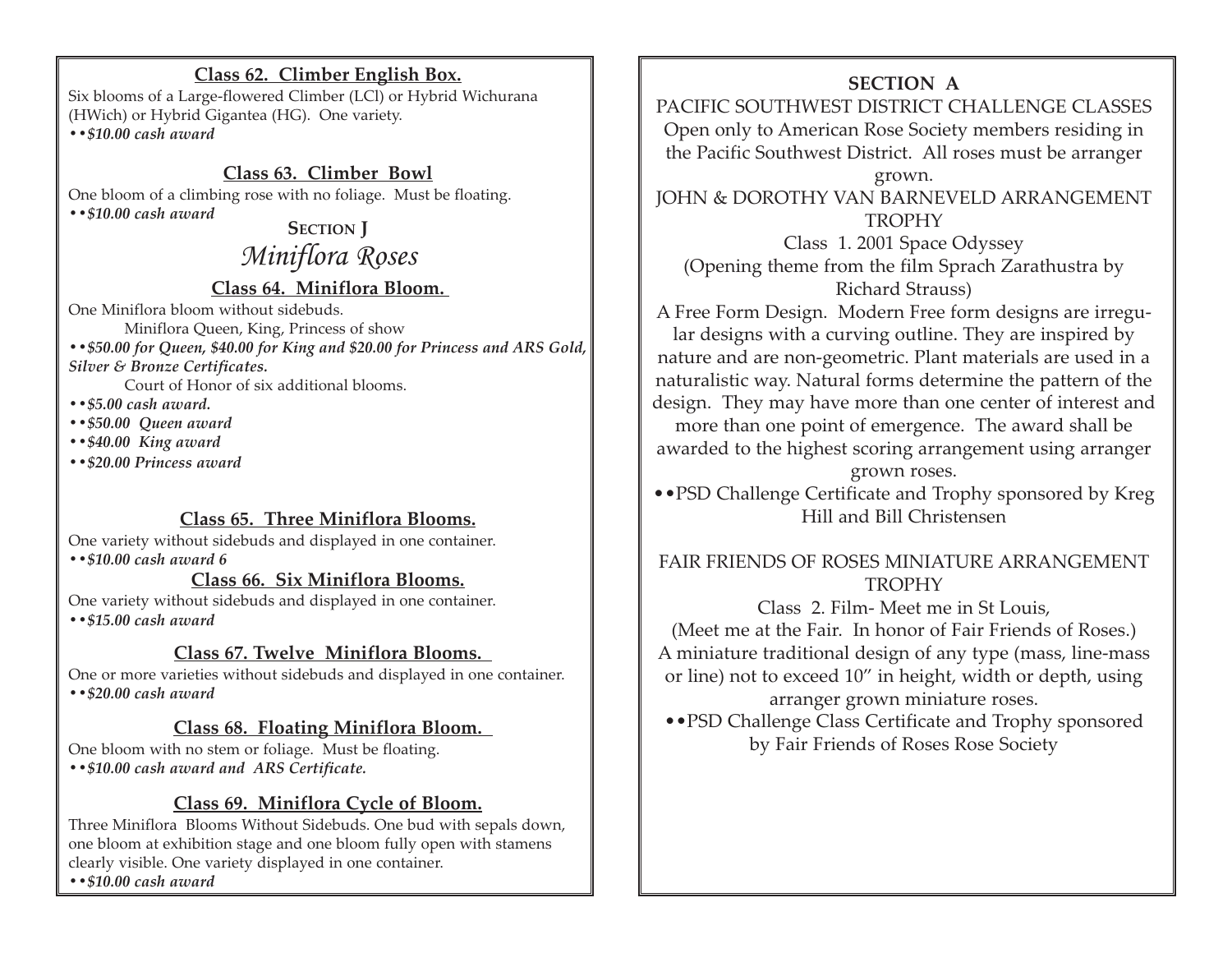Plant material other than roses should not be dominant. The size of an accessory should complement and should not dominate. 6. Scale – The visual size relationship of each part of an arrangement to each other part. Particular attention should be given to the size of an arrangement to its allowed space. The arrangement must be confined to the allowed space. The size of an accessory if used should complement and should not dominate

#### Perfection of the Rose(s) – 30 points

Prime elements of horticulture judging (form, color, substance, stem, and foliage (when visible)) should be taken into consideration when assessing the condition of the roses. Form of roses may vary depending on variety or stage of development. Rose foliage when present should be of good quality and condition.

#### Creativity and Expressiveness – 15 points

Originality in the choice or use of components as related to theme or class title.

#### Distinction – 10 points

Design is superior in all respects due to the unusual differences in execution and construction by the exhibitor. This includes consideration of non-rose plant material and all other materials, containers, backgrounds, underlays, bases, and mechanics used in the arrangement. This is the determination that puts everything together in a final judgment regarding the total complete design, the overall effectiveness and the unity of the elements and principles of design.

Total – 100 points

# **Class 70. Miniflora English Box.**

Six blooms of one variety. *••\$10.00 cash award and ARS Certificate.* 

#### **Class 71. One Bloom of a Miniflora Single.**

One variety with a low petal count. (4 - 8 petals). *••\$10.00 cash award and ARS Certificate.* 

#### **Class 72. Miniflora Fully Open.**

One variety fully open. Stamens must be visable. *••\$10.00 cash award and ARS Certificate.* 

#### **Class 73. Miniflora Decorative Bloom.**

One variety not expected to have exhibition form. *••\$10.00 cash award* 

#### **Class 74. One Miniflora Spray.**

Must have two or more blooms.

*••\$10.00 cash award and ARS Certificate.* 

#### **Class 75. Three Miniflora Sprays.**

Exhibited in one container. Must have two or more blooms. *\$10.00 cash award* 

# **SECTION K** *Miniature Roses (no Minifloras)*

#### **Class 76. Miniature Bloom.**

One miniature bloom without sidebuds.

Miniature Queen, King, Princess of show

*••\$50.00 for Queen, \$40.00 for King and \$20.00 for Princess and ARS Gold, Silver & Bronze Certificates.* 

Court of Honor of six additional blooms.

- *••\$5.00 cash award.*
- *••\$50.00 Queen award*
- *••\$40.00 King award*
- *••\$20.00 Princess award*

#### **Class 77. Three Miniature Blooms.**

One variety without sidebuds and displayed in one container. *••\$10.00 cash award*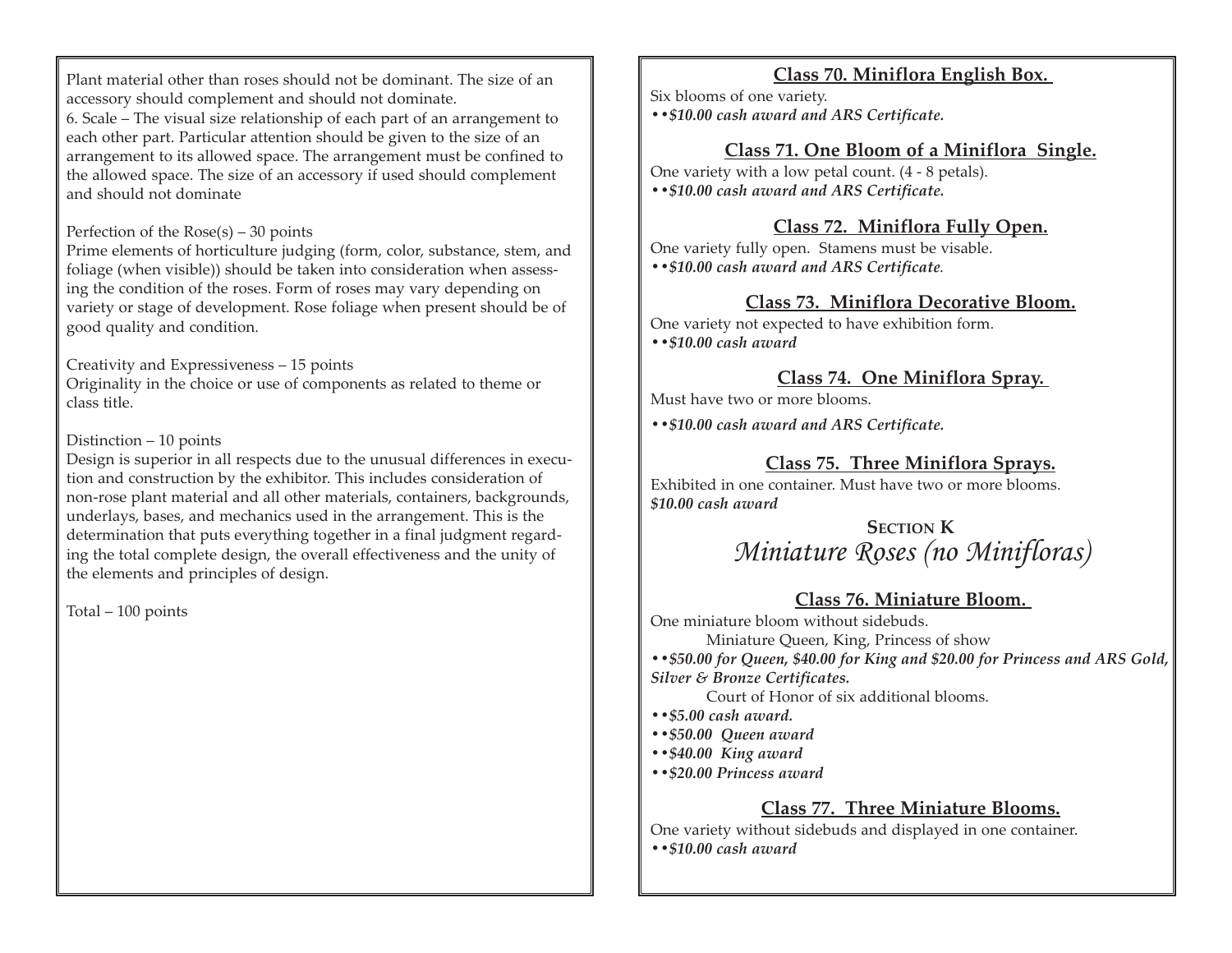#### **Class 78. Six Miniature Blooms.**

One variety without sidebuds and displayed in one container. *••\$15.00 cash award* 

#### **Class 79. Twelve Miniature Blooms.**

One or more varieties without sidebuds and displayed in one container. *•\$20.00 cash award* 

#### **Class 80. One Miniature Spray.**

Must have two or more blooms.

*••\$10.00 cash award and ARS Certificate.* 

#### **Class 81. Three Miniature Sprays.**

Exhibited in one container. Must have two or more blooms. *••\$10.00 cash award* 

### **Class 82. Miniature English Box.**

Six blooms of one variety. *••\$10.00 cash award ARS Certificate.* 

# **Class 83. One Bloom of a Miniature Single.**

One variety with a low petal count. (4 - 8 petals). *••\$10.00 cash award and ARS Certificate.* 

# **Class 84. Miniature Fully Open.**

One variety fully open. Stamens must be visiable. *••\$10.00 cash award and ARS Certificate.* 

#### **Class 85. Miniature Decorative Bloom.**

One variety not expected to have exhibition form. *••\$10.00 cash award* 

#### **Class 86. Miniature Cycle of Bloom.**

One bud with sepals down, one bloom at exhibition stage and one bloom fully open with stamens clearly visible. One variety displayed in one container.

*••\$10.00 cash award* 

#### **Class 87. Floating Miniature Bloom.**

One bloom with no stem or foliage. Must be floating. *••\$10.00 cash award and ARS Certificate.* 

5. Nonconformance with stated requirements of Special Classes.

6. Use of roses other than miniature or miniflora in any Miniature arrangement class.

Severe penalization shall consist of the arrangement being ineligible for a first-place or higher award. An arrangement so penalized can at most be awarded second place.

THERE ARE ONLY TWO CAUSES FOR DISQUALIFICATION OF AN ARRANGEMENT

1. Roses that are not outdoor garden grown and 2. Use of artifi-

cial plant material

SCORECARD FOR JUDGING

Conformance (5 points per Category) - 15 points

Conformance refers to the compliance with the requirements of the show schedule.

a. Naming of roses – ARS American Exhibition Names of roses must be used. Misnaming a rose will incur a penalty; improper naming will not. Roses not misnamed are deemed correctly named.

b. Conformance to style/type of arrangement – Arrangement must conform to style of arrangement listed in schedule or stated on the entry tag by the exhibitor in classes of arranger's choice.

c. Other specific requirements of schedule – All requirements such as type of rose, use of accessories, size of design, staging, etc., must be followed.

Design (5 points per Principle) – 30 points

1. Balance – Both physical and visual stability should be evident. Balance should be featured

front to back, side to side, top to bottom, and may be either symmetrical or asymmetrical.

Balance should be achieved within the design as well as the outline. 2. Dominance – The stronger effect of one or more of the elements in a design. Dominance is

observed in color, shape, forms, etc. Roses must be the dominate flower. 3. Contrast – The use of unlike qualities or elements to emphasize difference. Contrast is achieved using color, shapes, and texture in any or all components.

4. Rhythm – A visual path traveling through a design. Rhythm may be achieved through repetition of colors, shapes and sizes which shows movement but unifies the whole.

5. Proportion – A visually pleasing relationship of the amount of plant material to the container and the arrangement to the allowed space.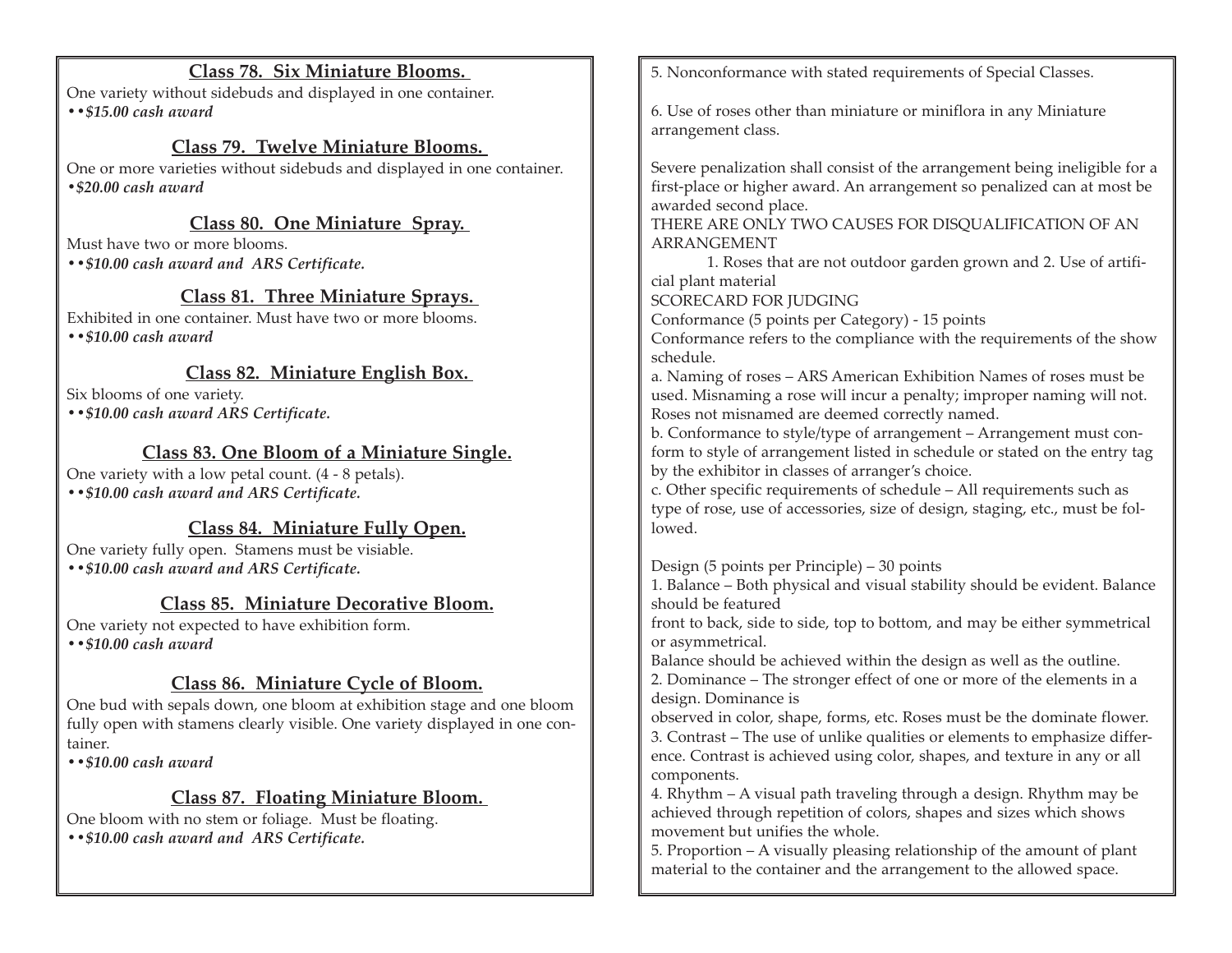10. ARS arrangement entry tags must be properly and completely filled in. The correct names of all roses in the arrangement must be written on the entry tag in ink. The bottom portion of the tag need not be filled out.

11. All entries must be the work of the exhibitor and not exhibited in any previous show. The arranger is responsible for placing his or her own arrangements. If an exhibit must be moved, and if all efforts to locate the exhibitor have failed, the arrangements chairperson, may carefully move the exhibit. After the show is judged and awards have been given- the district photography chair would like permission to move arrangements – with the arranger/exhibitor's permission and/or assistance - to a designated space for photos to be taken. Arrangements will then be returned to their original spot. Please indicate permission with a post it note that will be provided. This does not apply to Challenge Classes for this show.

12. Arrangement Judges, who are judging arrangements in this show, may enter only the Judges' Section. Horticulture Judges , of this show, may enter the regular arrangement section, according to the rules of the show.

13. This is a one day show but arrangements must remain in place until the close of the show at 4:00 P.M.. Saturday, April 23, 2022 14. All reasonable care will be taken to safe guard exhibits, but the Pacific Rose Society and The Los Angeles Arboretum are not responsible for any loss or damage.

15. Trophies will be presented on Saturday, April 23, 2022 at the completion of judging.

#### **Infringement of the following rules will result in severe penalty:**

1. Painted or dyed fresh plant materials and live creatures are not allowed.

2. The use of plant materials on the state or local conservation list is not permitted. Some venues will not allow plant species designated as invasive on their premises. In such cases the schedule must state that these are not permitted in arrangements.

3. The flag of any country, state or organization may not be used in an arrangement or as a decoration in any way.

4. Abstraction of the rose bloom (abstraction by drying for Dried Arrangement or Craft Item Classes excepted).

# **SECTION L**

# *Microminiature Roses*

**Not recognized by the ARS as an official horticultural classification.**  For the purposes of this show Microminiature roses are defined as having blooms which do not exceed one inch in diameter with complementary foliage. Specimens may be exhibited with multiple stem-on-stems.

#### **Class 88. One stem of a Microminiature Bloom or Spray**

*••\$10.00 cash award* 

#### **Class 89. Petite Four**

Four blooms or sprays. *••\$10.00 cash award* 

#### **Class 90. Roses In A Thimble**

One bloom floating in a thimble provided. *••\$10.00 cash award* 

#### **Class 91. Roses In A Frame**

One bloom in a frame provided. *••\$10.00 cash award .* 

> **SECTION M** *Miscellaneous Roses*

#### **Class 92. One Bloom or Spray of a Single rose.**

One variety with a low petal count. (4 - 18 petals). No miniature or Miniflora roses.

*••\$10.00 cash award and ARS Certificate.* 

#### **Class 93. Most Fragrant Rose.**

One bloom. Judged 70% on fragrance and 30% on general excellence. *\$10.00 cash award and ARS Certificate.* 

#### **Class 94. Seedling or Sport.**

One or more stems of a bloom or spray of any seedling hybridized or a sport discovered by the exhibitor in one container. Note parents on the entry tag. No test numbers eligible. *\$10.00 cash award and ARS Certificate.*